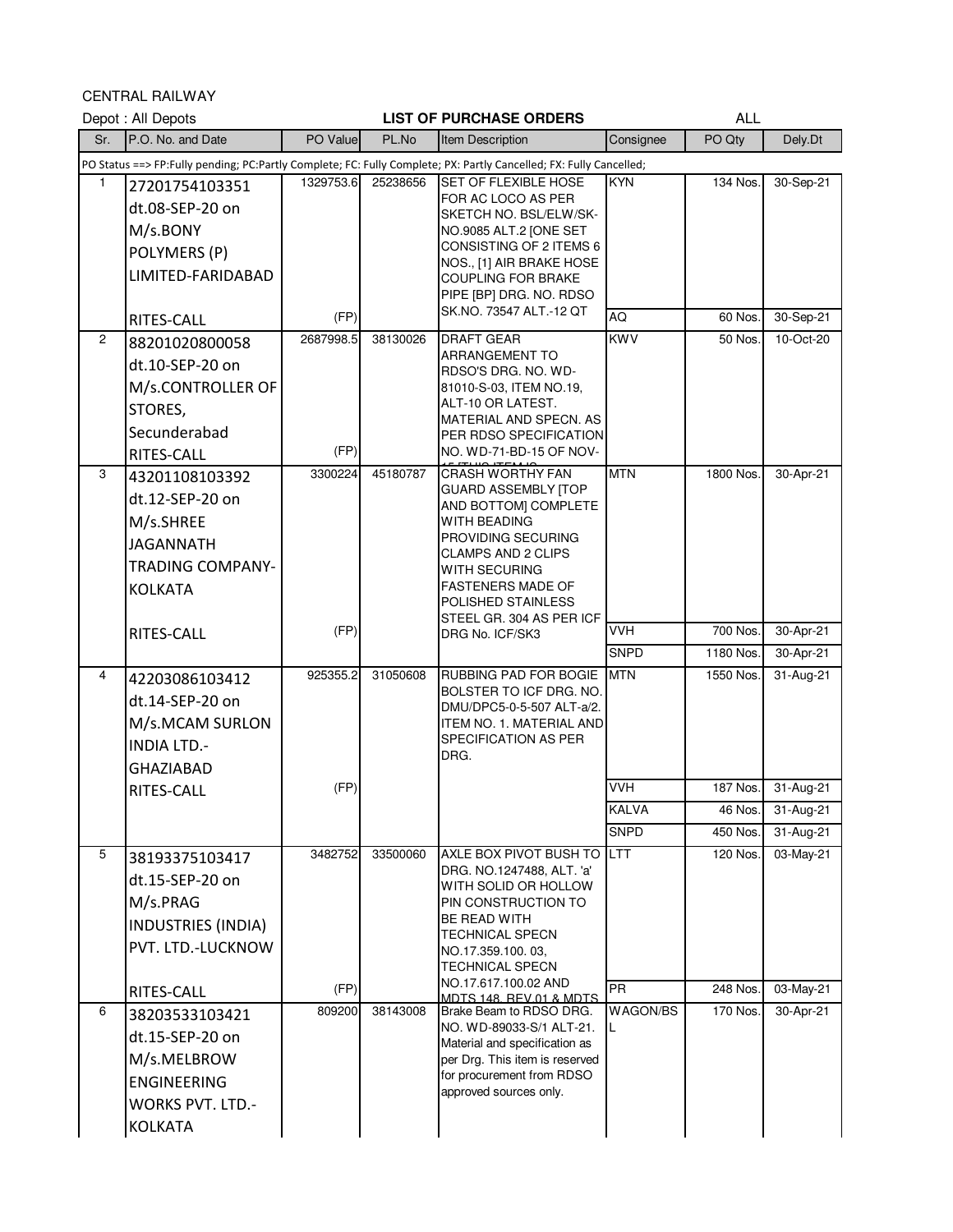|                | RITES-CALL              | (FP)      |          |                                                            |              |            |           |
|----------------|-------------------------|-----------|----------|------------------------------------------------------------|--------------|------------|-----------|
| $\overline{7}$ | 27204630103423          | 2560600   | 25569790 | SUB KIT IOH - 1 FOR IOH                                    | <b>KYN</b>   | 10 Set     | 30-Apr-21 |
|                | dt.16-SEP-20 on         |           |          | MAINTENANCE OF N-32<br><b>TAP CHANGER</b>                  |              |            |           |
|                | M/s.RIVER               |           |          | COMPRISING OF 66 Nos.                                      |              |            |           |
|                | <b>ENGINEERING PVT</b>  |           |          | <b>COMMON ITEMS ANNEX.R1</b>                               |              |            |           |
|                | LTD-NOIDA               |           |          | AND 47 NOS. COMMON<br>HARDWARE ITEMS AS PER                |              |            |           |
|                | <b>RITES-CALL</b>       | (FP)      |          | ANNEX. IOH-HW-1 (TOTAL-                                    |              |            |           |
| 8              | 42201002103442          | 1186466.4 | 31901827 | <b>DUAL CHANNEL SPEED</b>                                  | <b>SNPD</b>  | 13 Nos.    | 31-May-21 |
|                | dt.17-SEP-20 on         |           |          | SENSOR TYPE GEL 2475<br>AS PER LENORD BAUER                |              |            |           |
|                | M/s.S.M.SHAH AND        |           |          | CAT NO.                                                    |              |            |           |
|                | <b>CO-MUMBAI</b>        |           |          | 2475V1200LW250N OR M/S.                                    |              |            |           |
|                | RITES-CALL              | (FP)      |          | JAQUET MAKE SPEED<br>SENSOR TYPE DSD                       | <b>SNPD</b>  | 14 Nos.    | 29-Oct-21 |
|                |                         |           |          | 1820.40 S4HW FOR AC-DC                                     | <b>KALVA</b> | 15 Nos.    | 31-May-21 |
| 9              | 38203499103454          | 26958400  | 38130725 | <b>KNUCKLE FOR HIGH</b>                                    | WAGON/BS     | 3320 Nos.  | 31-May-21 |
|                | dt.18-SEP-20 on         |           |          | TENSILE CBC (NON<br>TRANSITION) TO RDSO                    | L            |            |           |
|                | M/s.RINE                |           |          | DRG.NO.SK.62724, ALT.28,                                   |              |            |           |
|                | <b>ENGINEERING PVT.</b> |           |          | ITEM NO.2. MATERIAL AND                                    |              |            |           |
|                | LTD-BADDI               |           |          | SPECIFICATION: RDSO<br>SPECIFICATION NO.70-BD-             |              |            |           |
|                | RITES-CALL              | (FP)      |          | 10(REV.2) WITH                                             |              |            |           |
| 10             | 27203101103462          | 1097040   | 25018747 | SET OF AXLE BOX                                            | PR           | 3 Set      | 31-May-21 |
|                | dt.19-SEP-20 on         |           |          | <b>BEARING COMPONENTS</b><br>FOR WAG-7 & WCAM-3            |              |            |           |
|                | M/s.NATIONAL            |           |          | LOCOS AS PER SK. NO.                                       |              |            |           |
|                | <b>ENGINEERING</b>      |           |          | ELW/BSL/SK.NO.8016 ALT-                                    |              |            |           |
|                | <b>INDUSTRIES LTD.-</b> |           |          | 1. SET CONSISTS OF 05<br>ITEMS = 52 NOs. Accepted          |              |            |           |
|                | <b>JAIPUR</b>           |           |          | Offer: ONE SET CONSISTS                                    |              |            |           |
|                | RITES-CALL              | (FP)      |          | OF 05 ITEMS = 52 NOs as<br>follow                          |              |            |           |
| 11             | 90201008103273          | 749418    | 90231417 | IS EQUAL ANGLES 150 X                                      | <b>MMR</b>   | 15000 Kgs. | 30-Nov-20 |
|                | dt.01-SEP-20 on         |           |          | 150 X 12mm in length of 5<br>Mtrs. and above confirming to |              |            |           |
|                | M/s.ALLOYED STEEL       |           |          | IS 2062/2011 E-250 GR "BO"                                 |              |            |           |
|                | <b>INDIA - MUMBAI</b>   |           |          | SEMIKILLED OR KILLED.                                      |              |            |           |
|                |                         |           |          | Make- FSPL(Fortran steel pvt<br>ltd)                       |              |            |           |
|                | RITES-CALL              | (FP)      |          |                                                            |              |            |           |
| 12             | 38203452103311          | 1764459.9 | 33501762 | Flexible Hose (500MM) for                                  | <b>LTT</b>   | 320 Nos.   | 05-Jan-21 |
|                | dt.04-SEP-20 on         |           |          | <b>Brake Actuator of LHB</b><br>Coaches (Bogie to BC       |              |            |           |
|                | M/s.FAIVELEY            |           |          | connection) to RDSO drawing                                |              |            |           |
|                | <b>TRANSPORT RAIL</b>   |           |          | no. CG-19037 FIRM'S                                        |              |            |           |
|                | <b>TECHNOLOGIES</b>     |           |          | OFFER: Hose Assembly<br>FTRTIL Part no.FT0052512-          |              |            |           |
|                | <b>INDIA LIMITED-</b>   |           |          | 002.                                                       |              |            |           |
|                | <b>BADDI</b>            |           |          |                                                            |              |            |           |
|                | RITES-CALL              | (FP)      | 33501774 | Flexible Hose (650MM) for                                  |              |            |           |
|                |                         |           |          | Bogie of LHB Coaches (Body<br>to Bogie Connection) to      |              |            |           |
|                |                         |           |          | RDSO drawing no.CG-19036.                                  |              |            |           |
|                |                         |           |          | FIRM'S OFFER: HOSE ASSY<br>FOR BOGIE to FTRTIL Part        |              |            |           |
|                |                         |           |          | No.FT0052512-001.                                          |              |            |           |
|                |                         |           |          |                                                            |              |            |           |
|                |                         |           |          |                                                            | <b>LTT</b>   | 667 Nos.   | 05-Jan-21 |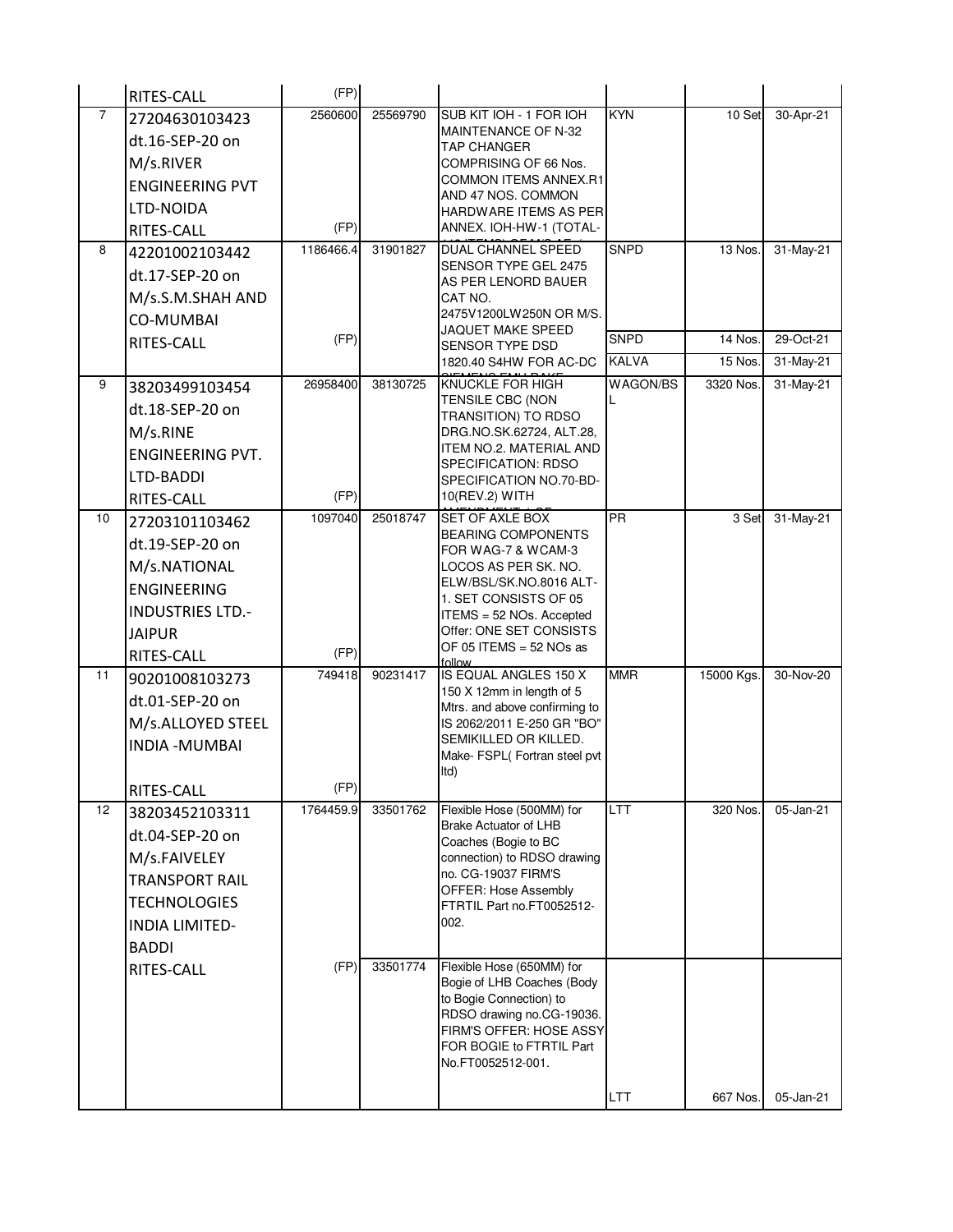| 13 | 38202282203353            | 1995840            | 30540793 | SINGLE PIECE FRP                                        | <b>MTN</b>     | 1920 Nos. | 30-Jun-21 |
|----|---------------------------|--------------------|----------|---------------------------------------------------------|----------------|-----------|-----------|
|    | dt.08-SEP-20 on           |                    |          | LOUVRE SHUTTER, 2 FEET-                                 |                |           |           |
|    | M/s.HINDUSTAN             |                    |          | 0 INCH WIDE WINDOW, --<br><b>COLOUR - SATIN</b>         |                |           |           |
|    | <b>FIBRE GLASS WORKS-</b> |                    |          | BLUE, RDSO'S DRG. NO. SK-                               |                |           |           |
|    | <b>KOLKATA</b>            |                    |          | 97020 ALT-8. MTRL AND                                   |                |           |           |
|    | RITES-CALL                | (FP)               |          | SPECN. RDSO/2007/CG-02<br>[REV.1 OF FEB. 2008.          |                |           |           |
| 14 | 38202291203360            | 1497300            | 30542698 | FRP window Assembly (2 feet MTN                         |                | 368 Nos.  | 31-May-21 |
|    | dt.10-SEP-20 on           |                    |          | 00 inch) to RDSO                                        |                |           |           |
|    | M/s.CENTURY               |                    |          | DRG.NO.SK-96070, Alt.1,<br>Material and specification:  |                |           |           |
|    | <b>POLYMER</b>            |                    |          | RDSO/2007/CG-02(Rev.1)                                  |                |           |           |
|    |                           |                    |          | With 2 Amendments last                                  |                |           |           |
|    | INDUSTRIES-               |                    |          | Amendment 02 of AUGUST<br>2016. NOTE:COLOUR             |                |           |           |
|    | VADODARA                  | (FP)               |          | CODE TO BE CONFI                                        |                |           |           |
| 15 | RITES-CALL                | 10105200           | 25058058 | <b>SET OF ITEMS</b>                                     | <b>ACL BSL</b> | 19 Set    | 30-Jun-21 |
|    | 27201041103368            |                    |          | SUSPENSION UNIT OF                                      |                |           |           |
|    | dt.10-SEP-20 on           |                    |          | WHEEL SET FOR HITACHI                                   |                |           |           |
|    | M/s.INDORE                |                    |          | TM TYPE HS 15250A AS<br>PER SKETCH.                     |                |           |           |
|    | NITRIDERS-INDORE          |                    |          | NO:ELW/BSL/SK NO: 6013                                  |                |           |           |
|    | RITES-CALL                | (FP)               |          | ALT-4. ONE SET CONSISTS                                 | <b>ACL BSL</b> | 19 Set    | 01-Sep-21 |
|    |                           |                    |          | OF 07 ITEMS 07 NOS. AS<br>UNDER: (1) SUSPENSION         | <b>ACL BSL</b> | 19 Set    | 31-Dec-21 |
|    |                           |                    |          | TURE, HITACHLDRG, NO.                                   | <b>ACL BSL</b> | 18 Set    | 31-Mar-22 |
| 16 | 27204630103424            | 1024240            | 25569790 | SUB KIT IOH - 1 FOR IOH<br>MAINTENANCE OF N-32          | <b>KYN</b>     | 4 Set     | 30-Apr-21 |
|    | dt.16-SEP-20 on           |                    |          | <b>TAP CHANGER</b>                                      |                |           |           |
|    | M/s.ANANTASHREE           |                    |          | COMPRISING OF 66 Nos.                                   |                |           |           |
|    | ENGINEERS-GAUTAM          |                    |          | <b>COMMON ITEMS ANNEX.R1</b><br>AND 47 NOS. COMMON      |                |           |           |
|    | <b>BUDDH NAGAR</b>        |                    |          | HARDWARE ITEMS AS PER                                   |                |           |           |
|    |                           |                    |          | ANNEX. IOH-HW-1 (TOTAL-                                 |                |           |           |
|    | RITES-CALL                | (FP)               |          | 113 ITEMS) OF M/S AEs/<br>M/S RFPI (RT                  |                |           |           |
| 17 | 38203302103466            | 3564839            | 33500370 | <b>SECONDARY SPRING</b>                                 | <b>LTT</b>     | 17 Nos.   | 30-Apr-21 |
|    | dt.19-SEP-20 on           |                    |          | <b>INNER FOR GNERATOR</b>                               |                |           |           |
|    | M/s.ABOK SPRING           |                    |          | CAR SIDE - 1 TO FIAT DRG.<br>NO. 1277145 VER.01, AND    |                |           |           |
|    | PVT. LTD.-JAIPUR          |                    |          | CONFORMING TO RDSO                                      |                |           |           |
|    | RITES-CALL                | (FP)               |          | SPECN, NO. RDSO/2017-                                   | PR             | 148 Nos.  | 30-Apr-21 |
|    |                           |                    |          | CG-01, REV. 1, WITH<br>CORRIGENDUM 1 OF OCT.            | <b>PUNE</b>    | 20 Nos.   | 30-Apr-21 |
| 18 | 42201200103473            | 1881580.8          | 31351153 | MAINTENANCE KIT FOR                                     | <b>SNPD</b>    | 880 Set   | 01-Jan-22 |
|    | dt.20-SEP-20 on           |                    |          | LEVELLING VALVE [M/S]                                   |                |           |           |
|    | M/s.FAIVELEY              |                    |          | FTIL MAKE] TO PART NO<br>790038105 AS PER SKETCH        |                |           |           |
|    | <b>TRANSPORT RAIL</b>     |                    |          | NO EMU/MTN/BE/33. AS                                    |                |           |           |
|    |                           |                    |          | PER ANNEXURE [1]                                        |                |           |           |
|    | <b>TECHNOLOGIES</b>       |                    |          | 038806000 SPRING 1 PCE<br>[2] 038702000 EXHAUST         |                |           |           |
|    | <b>INDIA LIMITED-</b>     |                    |          | COVER 1 PCE [3]                                         |                |           |           |
|    | <b>HOSUR</b>              |                    |          | 038701000 IN                                            |                |           |           |
| 19 | RITES-CALL                | (FP)<br>7460670.14 | 80010349 | Gear case oil for application in ACL BSL                |                | 1699 LTR  | 22-Sep-21 |
|    | 80202240703497            |                    |          | HHP Locomotives, servo                                  |                |           |           |
|    | dt.22-SEP-20 on           |                    |          | syngear 460 RR of M/s IOCL,                             |                |           |           |
|    | M/s.Secretary             |                    |          | or Mobil SHC 634 of M/s                                 |                |           |           |
|    | (Stores), Railway         |                    |          | Exxon Mobil packed on<br>210/208 Itrs net in new. Sound |                |           |           |
|    | Board, New Delhi          |                    |          | and non-returnable steel                                |                |           |           |
|    | RITES-CALL                | (FP)               |          | drums.                                                  | <b>KYN</b>     | 1792 LTR  | 22-Sep-21 |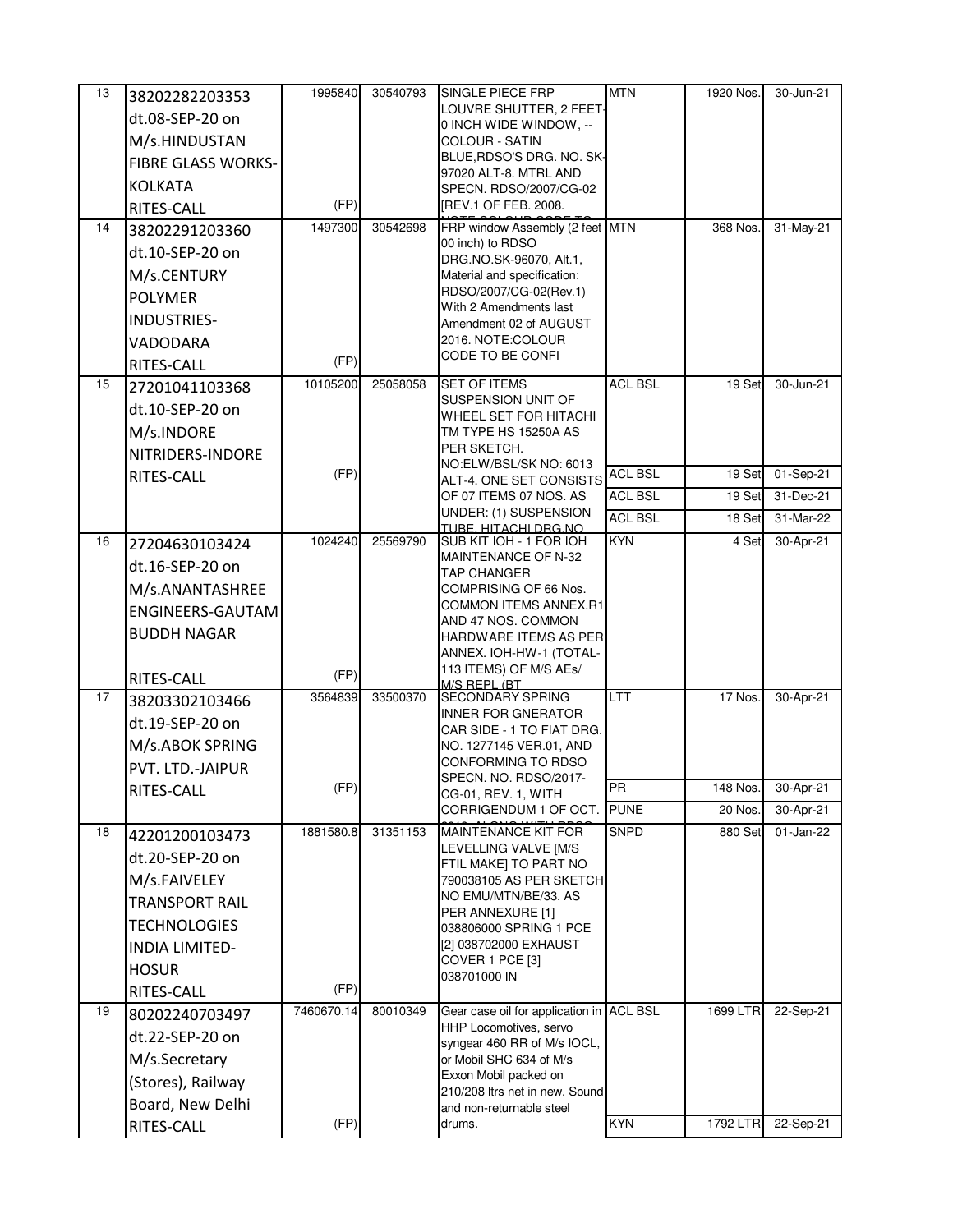|    |                              |           |          |                                                                | <b>GPR PA</b>  | 4214 LTR | 22-Sep-21 |
|----|------------------------------|-----------|----------|----------------------------------------------------------------|----------------|----------|-----------|
|    |                              |           |          |                                                                | AQ             | 2854 LTR | 22-Sep-21 |
|    |                              |           |          |                                                                | <b>DLS KYN</b> | 1644 LTR | 22-Sep-21 |
| 20 | 43204040103508               | 741888    | 45150035 | LED Light Fitting with Nnight                                  | <b>MTN</b>     | 100 Nos. | 30-Jan-21 |
|    | dt.23-SEP-20 on              |           |          | Light (Corridor Area) in LHB<br><b>AC Coaches Type</b>         |                |          |           |
|    | M/s.INTRA                    |           |          | M(9W+1W) as RCF Drg. No.                                       |                |          |           |
|    | <b>ELECTRONICS-PUNE</b>      |           |          | LW76091 conforming to                                          |                |          |           |
|    |                              |           |          | RDSO/PE/SPEC/TL/0091-<br>2016(Rev-1). Make/Brand -             |                |          |           |
|    | RITES-CALL                   | (FP)      |          | Intra/Photon                                                   | <b>MTN</b>     | 120 Nos. | 31-May-21 |
|    |                              |           |          |                                                                | <b>PR</b>      | 74 Nos.  | 30-Jan-21 |
|    |                              |           |          |                                                                | <b>PR</b>      | 74 Nos.  | 31-May-21 |
| 21 | 38181080703276               | 4185802.2 | 38037350 | AAR approved Cartridge                                         | $AMM-D(S)$     | 291 Nos. | 31-Dec-20 |
|    | dt.02-SEP-20 on              |           |          | Taper Roller Bearing Class -<br>'E'[6 Inch X 11 Inch] complete | <b>BSL</b>     |          |           |
|    | M/s.TIMKEN INDIA             |           |          | for use on Freight Stock for                                   |                |          |           |
|    | LIMITED, KOLKATA             |           |          | Indian Railways including four                                 |                |          |           |
|    | RITES-CALL                   | (FC)      |          | item as under. i] End Cap and<br>Cap Screws. ii] Backing Rin   |                |          |           |
| 22 | 27203631103281               | 3451429.2 | 29890019 | Contactor for Head light,                                      | KYN            | 20 Nos.  | 30-Jun-21 |
|    | dt.03-SEP-20 on              |           |          | Auxiliaries Compressor and                                     |                |          |           |
|    | M/s.B. KHANDELWAL            |           |          | GUSP (Pos No. 48.2, 338,<br>218.2) AND Auxiliary               |                |          |           |
|    | <b>METAL</b>                 |           |          | contactor for Contactor                                        |                |          |           |
|    | <b>CORPORATION-</b>          |           |          | Auxiliaries (Pos No. 52.3,                                     |                |          |           |
|    | <b>MUMBAI</b>                |           |          | 52.6), type S-163 as per CLW<br>Specification No. CLW          |                |          |           |
|    |                              |           |          |                                                                |                |          |           |
|    | RITES-CALL                   | (FP)      |          |                                                                | <b>ACL BSL</b> | 139 Nos. | 30-Jun-21 |
|    |                              |           |          |                                                                | AQ             | 5 Nos.   | 30-Jun-21 |
| 23 | 27202780103308               | 2800966   | 25510058 | Main Compressor 1000 LPM                                       | <b>ACL BSL</b> | 7 Nos.   | 30-Sep-21 |
|    | dt.04-SEP-20 on              |           |          | Capacity for Conventional type                                 |                |          |           |
|    | M/s.TRINITY HOUSE            |           |          | Electric Locomotive As per<br>CLW Spec. No.CLW/ES/C-           |                |          |           |
|    | (INDIA) PVT. LTD.-           |           |          | 34 ALT- 0 With Driving Motor                                   |                |          |           |
|    | <b>MUMBAI</b>                |           |          | MCP (Make ABB,                                                 |                |          |           |
|    |                              | (FP)      |          | CROMPTON, BBL, SIE)<br>Conforming to RDSO Spec.                | <b>ACL BSL</b> | 7 Nos.   | 31-Mar-22 |
| 24 | RITES-CALL<br>27203087203319 | 3483648   | 25888055 | <b>METALISED CARBON</b>                                        | <b>MTN</b>     | 87 Nos.  | 30-May-21 |
|    |                              |           |          | STRIP FOR PANTOGRAPH                                           |                |          |           |
|    | dt.05-SEP-20 on              |           |          | TYPE AM-12 AS PER RDSO                                         |                |          |           |
|    | M/s.ASSAM CARBON             |           |          | DRG. NO. SKEL-4303 REV.6<br>WITH ACCEPTED GRADES               |                |          |           |
|    | PRODUCTS LTD-                |           |          | AS PER APPROVAL                                                |                |          |           |
|    | <b>GUWAHATI</b>              |           |          | <b>ISSUED BY RDSO AND</b><br>CONFIRMING TO RDSO                |                |          |           |
|    |                              | (FP)      |          | SPECN. NO.                                                     | <b>MTN</b>     | 87 Nos.  | 30-Sep-21 |
|    | RITES-CALL                   |           |          | RDSO/2009/EL/SPEC/0097                                         | <b>KYN</b>     | 26 Nos.  | 30-May-21 |
|    |                              |           |          | REV-1                                                          | <b>KYN</b>     | 26 Nos.  | 30-Sep-21 |
|    |                              |           |          |                                                                | <b>ACL BSL</b> | 148 Nos. | 30-May-21 |
|    |                              |           |          |                                                                | <b>ACL BSL</b> | 147 Nos. | 30-Sep-21 |
|    |                              |           |          |                                                                | AQ             | 115 Nos. | 30-May-21 |
|    |                              |           |          |                                                                | AQ             | 115 Nos. | 30-Sep-21 |
|    |                              |           |          |                                                                | <b>SNPD</b>    | 57 Nos.  | 30-May-21 |
|    |                              |           |          |                                                                |                |          |           |
|    |                              |           |          |                                                                | <b>SNPD</b>    | 56 Nos.  | 30-Sep-21 |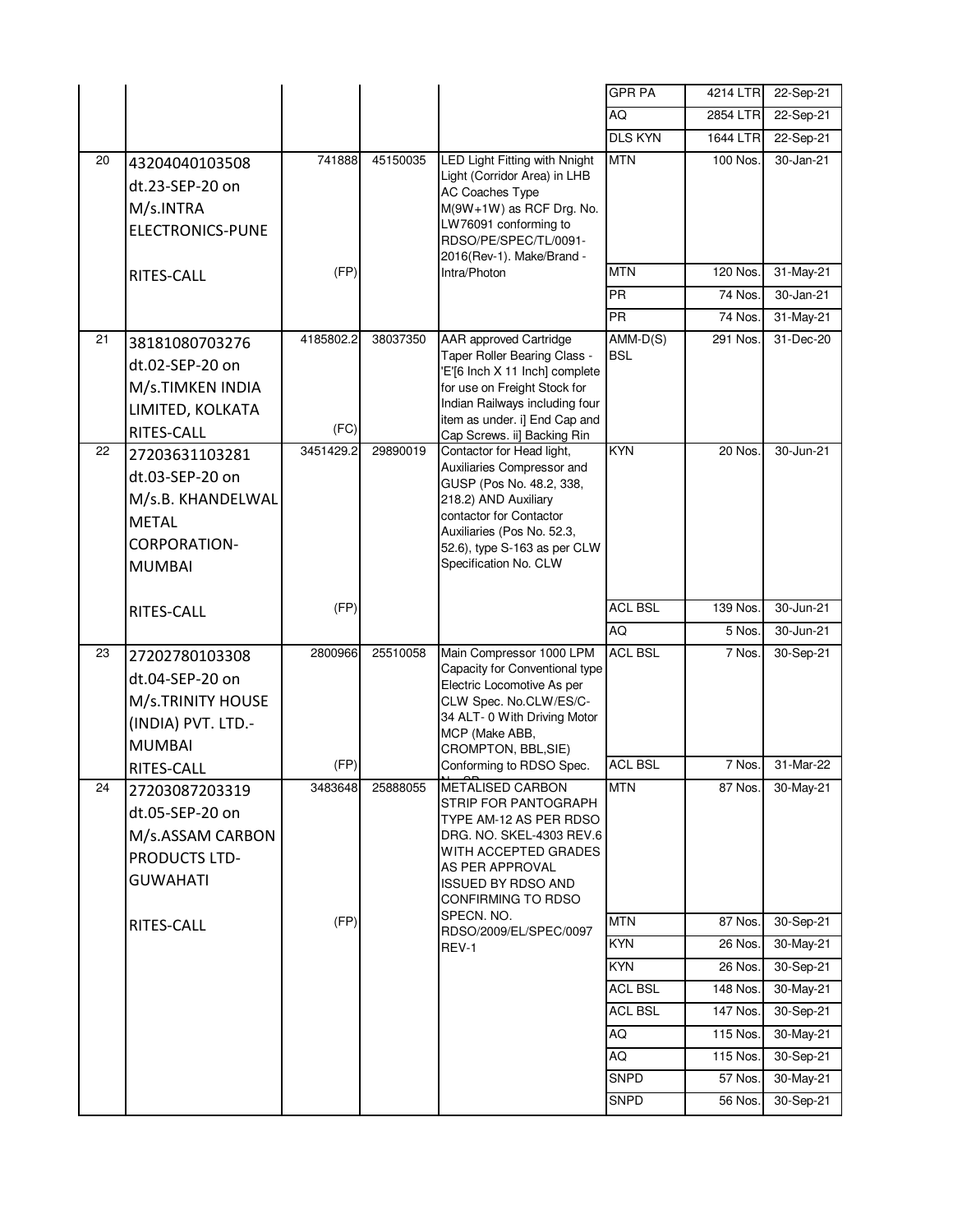| 13 Set<br>30-Jun-21                 |
|-------------------------------------|
|                                     |
|                                     |
|                                     |
|                                     |
| 13 Set<br>30-Sep-21                 |
|                                     |
| 12 Set<br>31-Dec-21                 |
| 12 Set<br>31-Mar-22                 |
| 325 Nos.<br>31-May-21               |
|                                     |
|                                     |
|                                     |
|                                     |
|                                     |
| 325 Nos.<br>30-Nov-21               |
| 950 Nos.<br>31-May-21               |
| 800 Nos.<br>31-Aug-21               |
| 800 Nos.<br>30-Nov-21               |
| 100 Nos.<br>31-May-21               |
| 98 Nos.<br>30-Sep-21                |
| 98 Nos.<br>31-Dec-21                |
|                                     |
| 400 Nos.<br>31-May-21               |
| 400 Nos.<br>$\overline{31}$ -Aug-21 |
| 30-Nov-21<br>400 Nos.               |
| 2000 Nos.<br>30-Apr-21              |
| 2000 Nos.<br>31-Aug-21              |
| 1983 Nos.<br>29-Oct-21              |
| 107 Nos.<br>18-Jan-21               |
|                                     |
|                                     |
|                                     |
|                                     |
| 16 Nos.<br>31-May-21                |
|                                     |
|                                     |
|                                     |
|                                     |
|                                     |
|                                     |
| 3 Nos.<br>31-May-21                 |
| 3 Nos.<br>31-May-21                 |
| 36000 MTR<br>30-Jun-21              |
|                                     |
|                                     |
|                                     |
|                                     |
|                                     |
|                                     |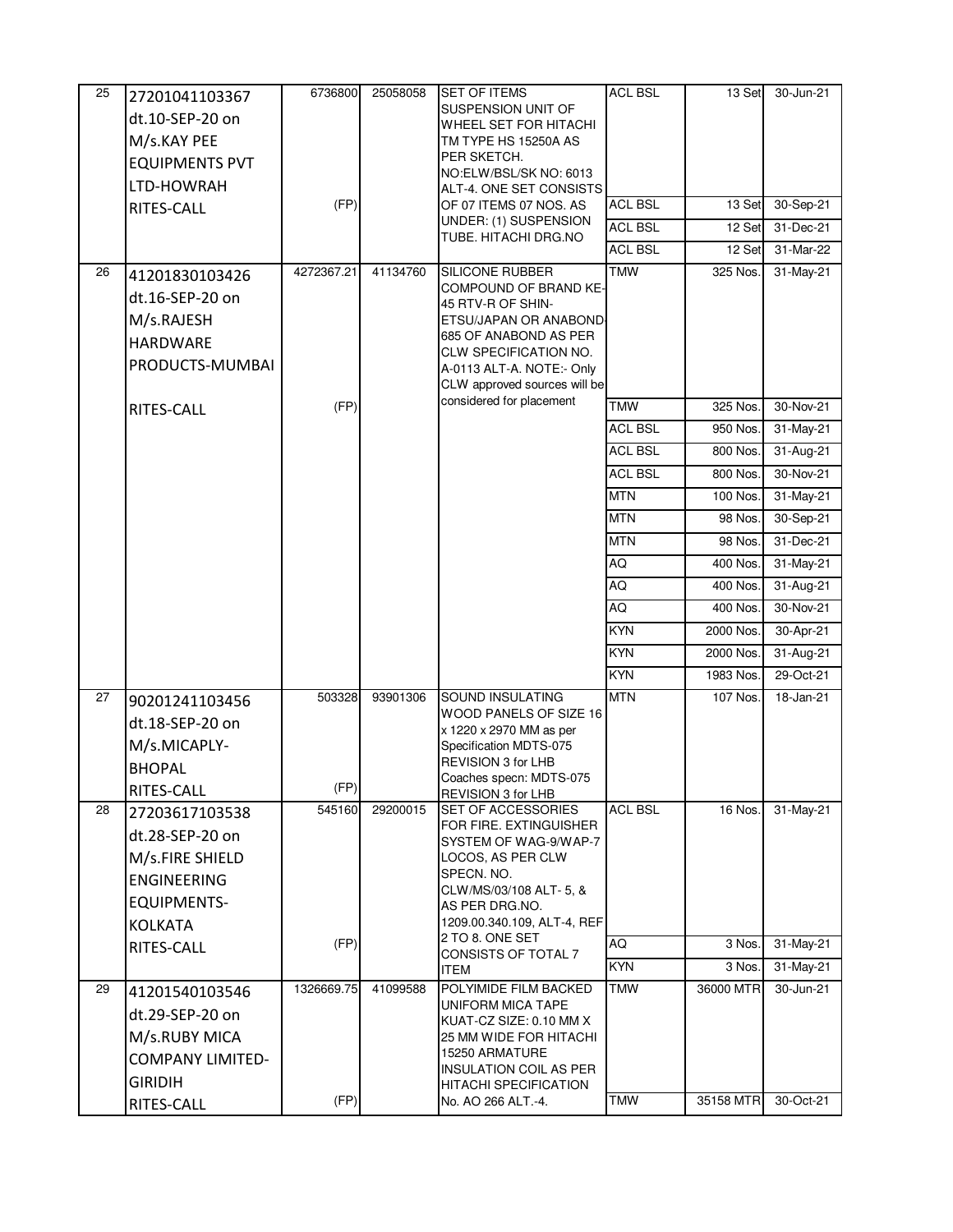| 30 | 81204298103563<br>dt.30-SEP-20 on<br>M/s.V.M.ENTERPRISE-<br><b>MUMBAI</b><br>RITES-CALL                                      | 4223456.09<br>(FP) | 84139950 | LOCTITE 518 SEALANT OF<br><b>M/S HENKAL ADHESIVE</b><br><b>TECHNOLOGIES PVT LTD</b><br>IN PACK OF 250 ML FOR<br>SIEMENS TRACTION<br>MOTOR TYPE 1TB 2002-<br>OTA-03                                                                    | <b>SNPD</b><br><b>SNPD</b><br><b>MTN</b><br><b>MTN</b> | 170 Nos.<br>171 Nos.<br>296 Nos.<br>297 Nos. | 30-Aug-21<br>30-Nov-21<br>30-Aug-21<br>30-Nov-21 |
|----|------------------------------------------------------------------------------------------------------------------------------|--------------------|----------|---------------------------------------------------------------------------------------------------------------------------------------------------------------------------------------------------------------------------------------|--------------------------------------------------------|----------------------------------------------|--------------------------------------------------|
| 31 | 27203637103264<br>dt.01-SEP-20 on<br>M/s.B. KHANDELWAL<br><b>METAL</b><br><b>CORPORATION-</b><br><b>MUMBAI</b><br>RITES-CALL | 3056301.48<br>(FP) | 29890020 | <b>Contactor for Control</b><br>electronics ON and Control<br>Electronics (Pos no 126, 218)<br>type-S-164 as per CLW<br>specification No.<br>CLW/ES/3/0034 Alt. B or<br>latest (ABB document no.<br>HBTB585633R0820 or latest<br>). A | <b>KYN</b><br><b>ACL BSL</b>                           | 8 Nos.<br>47 Nos.                            | 30-Jun-21<br>30-Jun-21                           |
|    |                                                                                                                              |                    |          |                                                                                                                                                                                                                                       | <b>ACL BSL</b>                                         | 47 Nos.                                      | 30-Sep-21                                        |
| 32 | 42200045103271<br>dt.01-SEP-20 on<br>M/s.MEDHA SERVO<br><b>DRIVES PRIVATE</b><br>LIMITED-HYDERABAD                           | 1126251            | 31902728 | <b>ENGINE MAGNET FOR</b><br>AAWS AS PER MEDHA<br>PART NO. SP140101019                                                                                                                                                                 | <b>VVH</b>                                             | 2 Nos.                                       | 31-Oct-20                                        |
|    | RITES-CALL                                                                                                                   | (FP)               |          |                                                                                                                                                                                                                                       | <b>VVH</b>                                             | 5 Nos.                                       | 31-May-21                                        |
| 33 | 27203957103318<br>dt.05-SEP-20 on<br>M/s.VIKRANT<br><b>ENGINEERING</b><br><b>WORKS-KOLKATA</b><br>RITES-CALL                 | 1024800<br>(FP)    | 29488035 | <b>SET OF FILTER ASSEMBLY</b><br>FOR WAG-9 LOCO TO<br>SPECIFICATIN NO.<br>CLW/MS/3/012, ALT-5 OR<br>LATEST AND CLW DRG.<br>NO. 1209-11.135-123, ALT-3<br>[QTY-01 NOS.] FOR OIL<br>COOLER VENTILATION,                                 | AQ.                                                    | 3 Set                                        | 31-May-21                                        |
| 34 | 43201108103371<br>dt.10-SEP-20 on<br>M/s.NEW DURGA<br><b>WIRE NETTING</b><br><b>WORKS-INDORE</b><br>RITES-CALL               | 698611.2<br>(FP)   | 45180787 | <b>CRASH WORTHY FAN</b><br><b>GUARD ASSEMBLY [TOP</b><br>AND BOTTOM] COMPLETE<br><b>WITH BEADING</b><br>PROVIDING SECURING<br><b>CLAMPS AND 2 CLIPS</b><br>WITH SECURING<br><b>FASTENERS MADE OF</b>                                  | <b>KALVA</b><br><b>SNPD</b>                            | 500 Nos.<br>420 Nos.                         | 09-Dec-20<br>09-Dec-20                           |
| 35 | 38203504103385<br>dt.11-SEP-20 on<br>M/s.ARYAN<br><b>EXPORTERS (P) LTD.-</b><br><b>LUCKNOW</b><br>RITES-CALL                 | 2424800<br>(FP)    | 38106516 | PU Lining (Top and Bottom)<br>for constant contact PU side<br>bearer pads To RDSO Drg.no.<br>AAL-021101, alt-8, item no. 4.<br>Material as per RDSO<br>specification no. WD-38-<br>MISC-2004, rev-1 of jan-2008<br>and amendme        | <b>KWV</b><br><b>KWV</b>                               | 1000 Nos.<br>1500 Nos.                       | 20-Nov-20<br>30-Apr-21                           |
| 36 | 27203101103461<br>dt.19-SEP-20 on<br>M/s.SCHAEFFLER<br><b>INDIA LIMITED-</b><br>VADODARA<br>RITES-CALL                       | 4388160<br>(FP)    | 25018747 | <b>SET OF AXLE BOX</b><br><b>BEARING COMPONENTS</b><br>FOR WAG-7 & WCAM-3<br>LOCOS AS PER SK. NO.<br>ELW/BSL/SK.NO.8016 ALT-<br>1. SET CONSISTS OF 05<br>ITEMS = 52 NOs. Accepted<br>Offer: SET OF AXLE BOX                           | <b>PR</b><br><b>PR</b>                                 | 5 Set<br>7 Set                               | 30-Sep-21<br>30-Sep-21                           |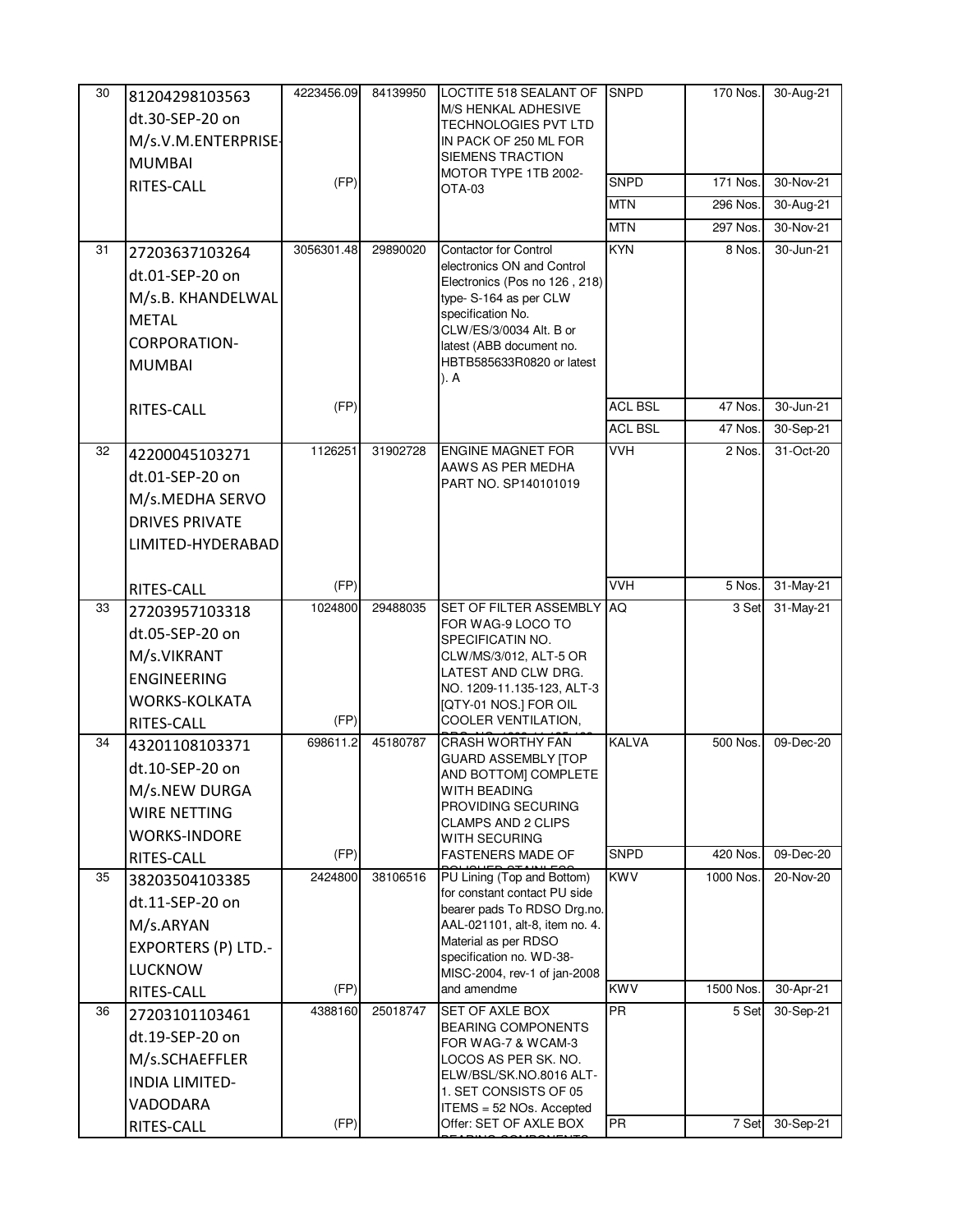| 37 | 38201505103490            | 1913520   | 30020487 | AXLE BOX HOUSING                                               | <b>MTN</b>     | 201 Nos.   | 31-May-21 |
|----|---------------------------|-----------|----------|----------------------------------------------------------------|----------------|------------|-----------|
|    | dt.21-SEP-20 on           |           |          | [FINISHED MACHINED] TO<br>ICF DRG. NO. T-0-2-602, Alt-         |                |            |           |
|    | M/s.AFFINE STEELS         |           |          | v/14, ITEM NO. 2 SHEET                                         |                |            |           |
|    | PVT. LTD.-                |           |          | NO. 1 AND 2. MATERIAL                                          |                |            |           |
|    | <b>HARIDWAR</b>           |           |          | AND SPECIFICATION TO<br><b>RDSO SPECIFICATION NO.</b>          |                |            |           |
|    | RITES-CALL                | (FP)      |          | RDSO/2007/CG-08 WITH                                           |                |            |           |
| 38 | 43204047103494            | 544216    | 45150448 | 400A,750V,ZS                                                   | AQ             | 5 Nos.     | 31-Dec-20 |
|    | dt.22-SEP-20 on           |           |          | Coupling(Socket) with locking<br>arrangement but without cable |                |            |           |
|    | M/s.S.INTERNATION         |           |          | for provision on WAP-7                                         |                |            |           |
|    | <b>ALS-MUMBAI</b>         |           |          | locomotives cab for HOG                                        |                |            |           |
|    | RITES-CALL                | (FP)      |          | System, as per specn.No.<br>EDTS 105 Rev-E with                | AQ             | 3 Nos.     | 30-Jun-21 |
| 39 | 42200033103504            | 1292100   | 31057809 | <b>INDIA AUTO INDUSTRIES</b>                                   | <b>MTN</b>     | 300 Set    | 31-Jul-21 |
|    | dt.23-SEP-20 on           |           |          | <b>MAKE POH MAINTENANCE</b>                                    |                |            |           |
|    | M/s.INDIA AUTO            |           |          | KIT FOR 300 KG VERTICAL<br><b>DAMPER FOR</b>                   |                |            |           |
|    | INDUSTRIES PVT.           |           |          | <b>SECONDARY AIR SPRING</b>                                    |                |            |           |
|    | LTD.-NEW DELHI            |           |          | <b>SUSPENSION</b><br><b>ARRANGEMENT CONSISTS</b>               |                |            |           |
|    | RITES-CALL                | (FP)      |          | OF 8 ITEMS. ICF DRG.NO.                                        | <b>MTN</b>     | 300 Set    | 29-Oct-21 |
| 40 | 42203601103506            | 7262900   | 2397NS   | COMMUTATOR FOR 4601                                            | <b>SHOP</b>    | 3 Nos.     | 21-Jan-21 |
|    | dt.23-SEP-20 on           |           |          | AZ TM ARMATURE WITH                                            | SUPDTT.        |            |           |
|    | M/s.POWER-PACK            |           |          | <b>STEEL PARTS COMPLETE</b><br>ASSEMBLY AS PER DRG.            | <b>COMMUTA</b> |            |           |
|    | <b>COMMUTATORS (I)</b>    |           |          | No. ER/KPA/EL/TM.2HE.688,                                      |                |            |           |
|    | PVT. LTD.-                |           |          | ALT.C MAKE - PPCL                                              |                |            |           |
|    |                           |           |          |                                                                |                |            |           |
|    | <b>UMBERGAON</b>          | (FP)      | 31914263 | <b>COMMUTATOR FOR 4601</b>                                     | <b>TMW</b>     | 12 Nos.    | 21-Jan-21 |
|    | RITES-CALL                |           |          | AZ TM ARMATURE WITH                                            | <b>TMW</b>     | 25 Nos.    | 31-May-21 |
| 41 |                           | 2076900   | 25420100 | STEEL PARTS COMPLETE<br><b>GEAR WHEEL 65 TEETH</b>             | <b>ACL BSL</b> | 6 Nos.     | 31-Dec-20 |
|    | 27202170203265            |           |          | FOR TM HS 15250 A FOR                                          |                |            |           |
|    | dt.01-SEP-20 on           |           |          | WAG7 LOCO, AS PER                                              |                |            |           |
|    | M/s.TRINA NRE             |           |          | RDSO DRG. NO. SKDL 4372<br>ALT-4. TO SPECN. RDSO               |                |            |           |
|    | <b>TRANSPORTATION</b>     |           |          | SPEC.NO-MP.0.2800-09                                           |                |            |           |
|    | LIMITED-                  |           |          | (REV.02) JUNE-05.                                              |                |            |           |
|    | Bahadurgarh               |           |          |                                                                | <b>ACL BSL</b> |            |           |
|    | RITES-CALL                | (FP)      |          |                                                                |                | 14 Nos.    | 30-Jun-21 |
| 42 | 27203069103302            | 787987.2  | 23883182 | Support Rod Cylinder for<br>upper Articulation Assly. to       | <b>KYN</b>     | 70 Nos.    | 30-Jun-21 |
|    | dt.04-SEP-20 on           |           |          | M/S. SIL ORD Ref. S000295                                      |                |            |           |
|    | M/s.CONCEPT RAIL          |           |          | Pt. No. 17.10 CONFIRMING<br>TO MOD NO.                         |                |            |           |
|    | <b>ENGINEERS PVT LTD-</b> |           |          | ELRS/MS/0333.                                                  |                |            |           |
|    | <b>KOLKATA</b>            |           |          | DRG.NO.SKEL 4682 ALT.0                                         |                |            |           |
|    | RITES-CALL                | (FP)      |          | WITH SPRINGS OF<br>MODIFIED STIFFNESS O.5+ $\frac{1}{AQ}$      | <b>ACL BSL</b> | 358 Nos.   | 30-Jun-21 |
|    |                           |           |          | 5% KG/                                                         |                | 105 Nos.   | 30-Jun-21 |
| 43 | 79192375103313            | 5143370.4 | 79318253 | Reflective safety jackets<br>conforming to Specification       | CRD            | 11832 Nos. | 31-Mar-21 |
|    | dt.04-SEP-20 on           |           |          | No. EN 471 2003 + A1: 2007                                     |                |            |           |
|    | M/s.REFLECTOSAFE-         |           |          | [1] Size: XL, [2] Design: As                                   |                |            |           |
|    | <b>MUMBAI</b>             |           |          | per Annexure A, [3] Reflective<br>Tapes: Micro prismatic       |                |            |           |
|    | RITES-CALL                | (FP)      |          | material of 50 mm wide band                                    |                |            |           |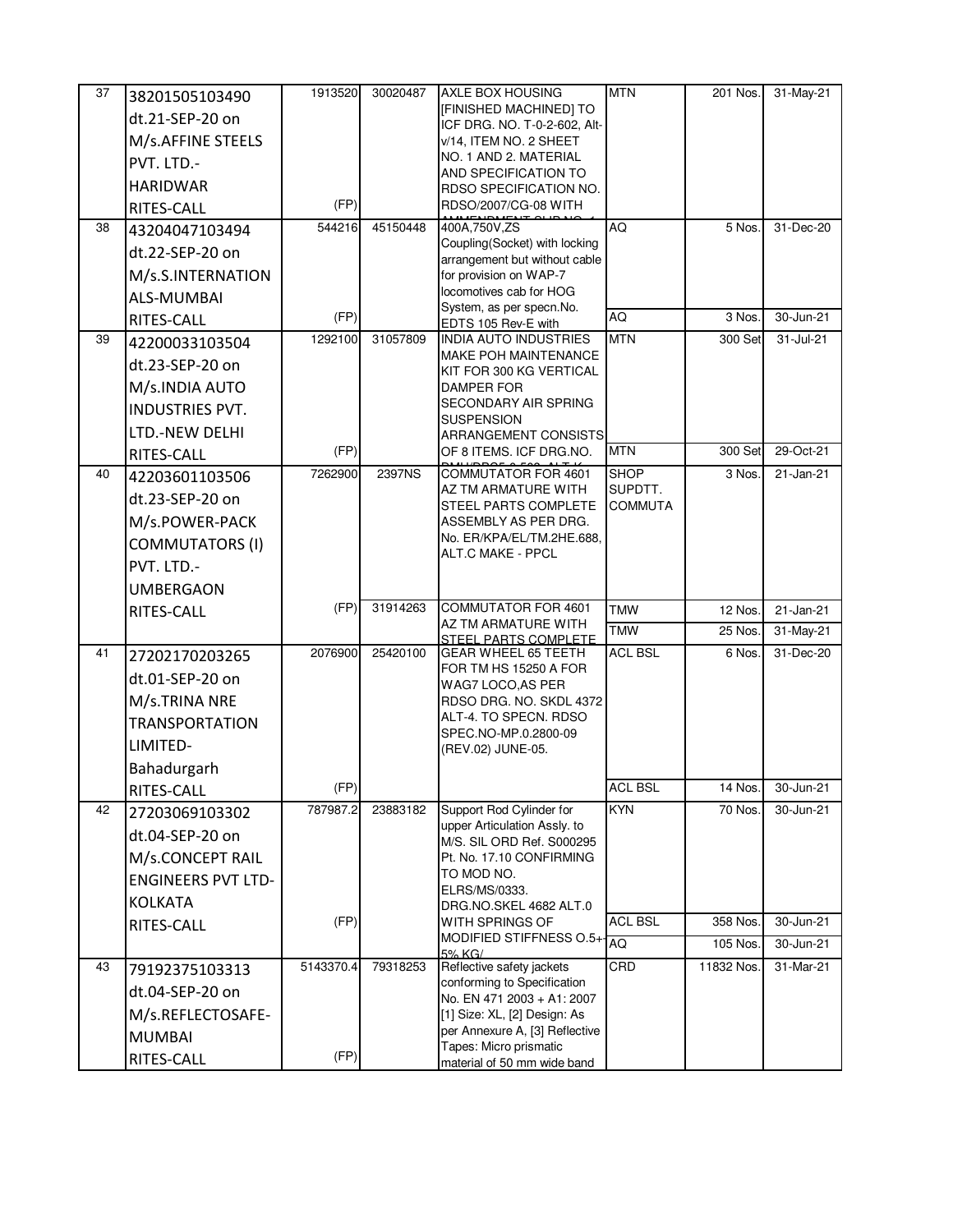| 44 | 27203466103330              | 2954952    | 29940102 | Set of Labyrinth Ring bearing                            | <b>ACL BSL</b> | 65 Set     | 30-Sep-21     |
|----|-----------------------------|------------|----------|----------------------------------------------------------|----------------|------------|---------------|
|    | dt.07-SEP-20 on             |            |          | cap & Clamp plate (NDE)                                  |                |            |               |
|    | M/s.KAY PEE                 |            |          | FOR WAP7/WAG 9 Traction<br>Motors type 6FRA 6068.One     |                |            |               |
|    | <b>EQUIPMENTS PVT</b>       |            |          | Set consists of 4 Items 04                               |                |            |               |
|    | LTD-HOWRAH                  |            |          | Nos. as per Sketch No.<br>BSL/ELW/SK.No.6015 ALT-2.      |                |            |               |
|    | RITES-CALL                  | (FP)       |          | Accepted offer: SET                                      | <b>ACL BSL</b> | 65 Set     | 31-Dec-21     |
| 45 | 43201142103341              | 2696002.65 | 45157960 | Over voltage protection [OVP] WB                         |                | 25 Nos.    | 06-Jan-21     |
|    | dt.08-SEP-20 on             |            |          | unit suitable for all make of 4.5                        |                |            |               |
|    | M/s.ROOPSON                 |            |          | KW rectifier-cum-regulator<br>[RRU] as per RDSO specn.   |                |            |               |
|    | <b>ELECTRICALS-</b>         |            |          | no. RDSO/PE/SPEC/T                                       |                |            |               |
|    | <b>MUMBAI</b>               |            |          | L/0054-2003 [Rev-0] with                                 |                |            |               |
|    | RITES-CALL                  | (FP)       |          | Amdt. No. 1 and 2 and<br>RDSO/PE/FRS/AC/000              | WB             | 50 Nos.    | 31-May-21     |
|    |                             |            |          |                                                          | <b>MTN</b>     | 325 Nos.   | $30 - Sep-21$ |
| 46 | 90201049103386              | 1091618    | 90351277 | M.S.Flat 65x10mm IS 2062/11 MMR                          |                | 22000 Kgs. | 09-Jan-21     |
|    | dt.11-SEP-20 on             |            |          | E250 GR-BO Semi killed in                                |                |            |               |
|    |                             |            |          | commercial length firm - own (                           |                |            |               |
|    | M/s.MAHADEVA                |            |          | Mahadeva ) ISI mark                                      |                |            |               |
|    | STEEL MILLS PVT LTD-        |            |          |                                                          |                |            |               |
|    | <b>KOLKATA</b>              | (FP)       |          |                                                          |                |            |               |
| 47 | RITES-CALL                  | 4407300    | 90723491 | M.S.ROUND BARS 25 MM                                     | <b>MMR</b>     | 90000 Kgs. | 09-Jan-21     |
|    | 90190699103387              |            |          | <b>DIA CLASS III</b>                                     |                |            |               |
|    | dt.11-SEP-20 on             |            |          | <b>CONFORMING TO</b>                                     |                |            |               |
|    | M/s.MAHADEVA                |            |          | IS:1875/1992 OR LATEST IN<br>LENGTH OF 3 TO 5 MTRS.      |                |            |               |
|    | <b>STEEL MILLS PVT LTD-</b> |            |          | Make- Firm own make (BIS                                 |                |            |               |
|    | <b>KOLKATA</b>              |            |          | vendor)                                                  |                |            |               |
|    | RITES-CALL                  | (FP)       |          |                                                          |                |            |               |
| 48 | 27203510103393              | 1287999.89 | 29680013 | <b>BATTERY BOX ASSLY.</b><br><b>WITHOUT INNER TRAY</b>   | <b>ACL BSL</b> | 15 Nos.    | 30-Jun-21     |
|    | dt.12-SEP-20 on             |            |          | ASSLY. and SLIDE TRACKS                                  |                |            |               |
|    | M/s.VENUS                   |            |          | AS PER CLW SPECN. NO.                                    |                |            |               |
|    | <b>ENTERPRISES-</b>         |            |          | CLW/MS/3/037 ALT-6 or<br>LATEST. Accepted                |                |            |               |
|    | <b>GHAZIABAD</b>            |            |          | make/Brand of M/s R P                                    |                |            |               |
|    | RITES-CALL                  | (FP)       |          | Machine tools, GZB (OEM                                  |                |            |               |
| 49 | 27203510103394              | 1287999.89 | 29680013 | <b>BATTERY BOX ASSLY.</b><br><b>WITHOUT INNER TRAY</b>   | <b>KYN</b>     | 2 Nos.     | 30-Jun-21     |
|    | dt.12-SEP-20 on             |            |          | ASSLY. and SLIDE TRACKS                                  |                |            |               |
|    | M/s.BRITE                   |            |          | AS PER CLW SPECN, NO.                                    |                |            |               |
|    | METALLOY PVT. LTD.-         |            |          | CLW/MS/3/037 ALT-6 or<br>LATEST. Accepted Make:          |                |            |               |
|    | <b>KOLKATA</b>              |            |          | BMPL.                                                    |                |            |               |
|    | RITES-CALL                  | (FP)       |          |                                                          | <b>ACL BSL</b> | 13 Nos.    | 30-Jun-21     |
| 50 | 27201468103396              | 1433296.44 | 25567240 | POH Maintenance schedule                                 | <b>ACL BSL</b> | 3 Set      | 30-Sep-21     |
|    | dt.12-SEP-20 on             |            |          | kit of Tap Changer TYPE no-<br>32 (Sub Kit POH-1) of 164 |                |            |               |
|    | M/s.ANANTASHREE             |            |          | common items of AAL and BT                               |                |            |               |
|    | ENGINEERS-GAUTAM            |            |          | make Tap Changers to be                                  |                |            |               |
|    | <b>BUDDH NAGAR</b>          |            |          | procured from M/s REPL OR<br>M/s Anantashree Engineers   |                |            |               |
|    |                             |            |          | only, as per Annexu                                      |                |            |               |
|    | RITES-CALL                  | (FP)       |          |                                                          |                |            |               |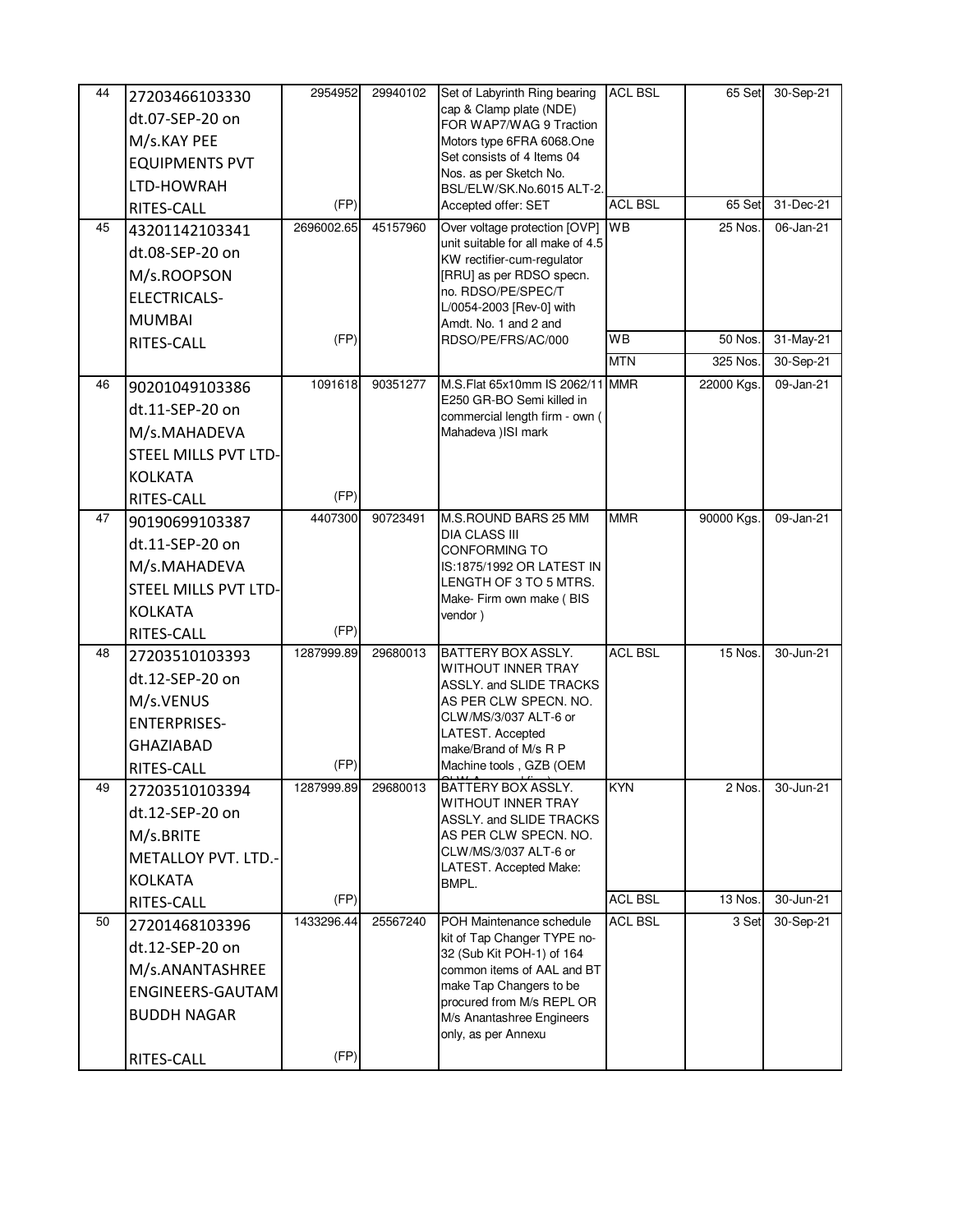| 51 | 38203468103286            | 705600     | 33504866 | <b>SET OF BIOTOILET</b>                                        | <b>LTT</b>                 | 200 Set  | 30-May-21 |
|----|---------------------------|------------|----------|----------------------------------------------------------------|----------------------------|----------|-----------|
|    | dt.03-SEP-20 on           |            |          | SAFETY BRACKET FOR                                             |                            |          |           |
|    | M/s.JUGAL UDYOG-          |            |          | LHB COACHES AS PER<br>RCF DRG NO.MI005712 ALT-                 |                            |          |           |
|    | <b>MUMBAI</b>             |            |          | <b>B OR LATEST.ONE SET</b>                                     |                            |          |           |
|    | RITES-CALL                | (FP)       |          | CONSIST OF ITEM 1 QTY                                          |                            |          |           |
| 52 |                           | 1681028    | 90525358 | 01 NO AND ITEM 2 QTY 01<br>The length is revised from          | <b>KYN</b>                 | 23 QTL.  | 01-Apr-21 |
|    | 90193070703296            |            |          | 4500 MM to 2500MM                                              |                            |          |           |
|    | dt.03-SEP-20 on           |            |          |                                                                |                            |          |           |
|    | M/s.STEEL                 |            |          |                                                                |                            |          |           |
|    | <b>AUTHORITY OF INDIA</b> |            |          |                                                                |                            |          |           |
|    | LIMITED-KOLKATA           |            |          |                                                                |                            |          |           |
|    |                           |            |          |                                                                |                            |          |           |
|    | <b>RITES-CALL</b>         | (FP)       |          |                                                                | <b>PR</b>                  | 133 QTL. | 01-Apr-21 |
|    |                           |            |          |                                                                | <b>ACL BSL</b>             | 170 QTL. | 01-Apr-21 |
|    |                           |            |          |                                                                | <b>PUNE</b>                | 14 QTL.  | 01-Apr-21 |
| 53 | 27203088103301            | 736064     | 23883390 | <b>MACHANISM ASSLY TO</b>                                      | <b>KYN</b>                 | 4 Nos.   | 31-Jul-21 |
|    | dt.04-SEP-20 on           |            |          | M/S. SIL ORD. REF.S000316<br>ITEM NO. 19 FOR                   |                            |          |           |
|    | M/s.CONCEPT RAIL          |            |          | PANTOGRAPH TYPE AM-                                            |                            |          |           |
|    | <b>ENGINEERS PVT LTD-</b> |            |          | <b>12.EACH UNIT SHOULD BE</b>                                  |                            |          |           |
|    | <b>KOLKATA</b>            |            |          | EMBOSS/ENGRAVED WITH<br><b>MAKERS</b>                          |                            |          |           |
|    | RITES-CALL                | (FP)       |          | NAME, MONTH, YEAR &                                            | <b>ACL BSL</b>             | 87 Nos.  | 31-Jul-21 |
|    |                           |            |          | BATCH NO. OF                                                   | AQ                         | 15 Nos.  | 31-Jul-21 |
| 54 | 38181080703365            | 16570598.4 | 38037350 | MANUFACTURING AT A<br><b>AAR</b> approved Cartridge            | $AMM-D(S)$                 | 384 Nos. | 31-Aug-21 |
|    | dt.10-SEP-20 on           |            |          | Taper Roller Bearing Class -                                   | <b>BSL</b>                 |          |           |
|    |                           |            |          | 'E'[6 Inch X 11 Inch] complete                                 |                            |          |           |
|    | M/s.TIMKEN INDIA          |            |          | for use on Freight Stock for<br>Indian Railways including four |                            |          |           |
|    | LIMITED, KOLKATA          |            |          | item as under. i] End Cap and                                  |                            |          |           |
|    | RITES-CALL                | (FP)       |          | Cap Screws. ii] Backing Rin                                    | AMM (M)<br><b>KURDWADI</b> | 768 Nos. | 31-Aug-21 |
| 55 | 42200047103472            | 2281105.2  | 31902923 | <b>SET OF CARDS FOR</b>                                        | <b>VVH</b>                 | 2 Set    | 19-Dec-20 |
|    | dt.20-SEP-20 on           |            |          | AAWS, AS PER MEDHA [1]                                         |                            |          |           |
|    | M/s.MEDHA SERVO           |            |          | POWER SUPPLY CARD<br>PART No.- SP140101001 -                   |                            |          |           |
|    | <b>DRIVES PRIVATE</b>     |            |          | 01No., [2] CONTROL CARD                                        |                            |          |           |
|    | LIMITED-HYDERABAD         |            |          | PART No.- SP140101002 -                                        |                            |          |           |
|    |                           |            |          | 01 No., [3] DIO CARD PART<br>NO.- SP140101003 - 01No.,         |                            |          |           |
|    |                           | (FP)       |          | [4]TRX CARD PART                                               | <b>VVH</b>                 | 4 Set    | 17-May-21 |
| 56 | RITES-CALL                | 1377001    | 56468039 | LED SIGNAL LIGHTING                                            | <b>PUNE</b>                | 42 Nos.  | 28-Feb-21 |
|    | 50203101203483            |            |          | UNIT RETROFITTABLE IN                                          |                            |          |           |
|    | dt.21-SEP-20 on           |            |          | <b>EXISTING CLS UNITS AS</b>                                   |                            |          |           |
|    | M/s.RT VISION             |            |          | PER RDSO SPEIFICATION<br>NO. RDSO/SPN/199/2010                 |                            |          |           |
|    | <b>TECHNOLOGIES P</b>     |            |          | Rev.1.0 WITH LATEST                                            |                            |          |           |
|    | LTD.-NOIDA                |            |          | AMENDMENTS FOR RED                                             |                            |          |           |
|    |                           |            |          | SIGNAL. as per Specn.                                          |                            |          |           |
|    |                           |            |          | RDSO/SPN/199/2010 Rev.1.0                                      |                            |          |           |
|    |                           |            |          |                                                                |                            |          |           |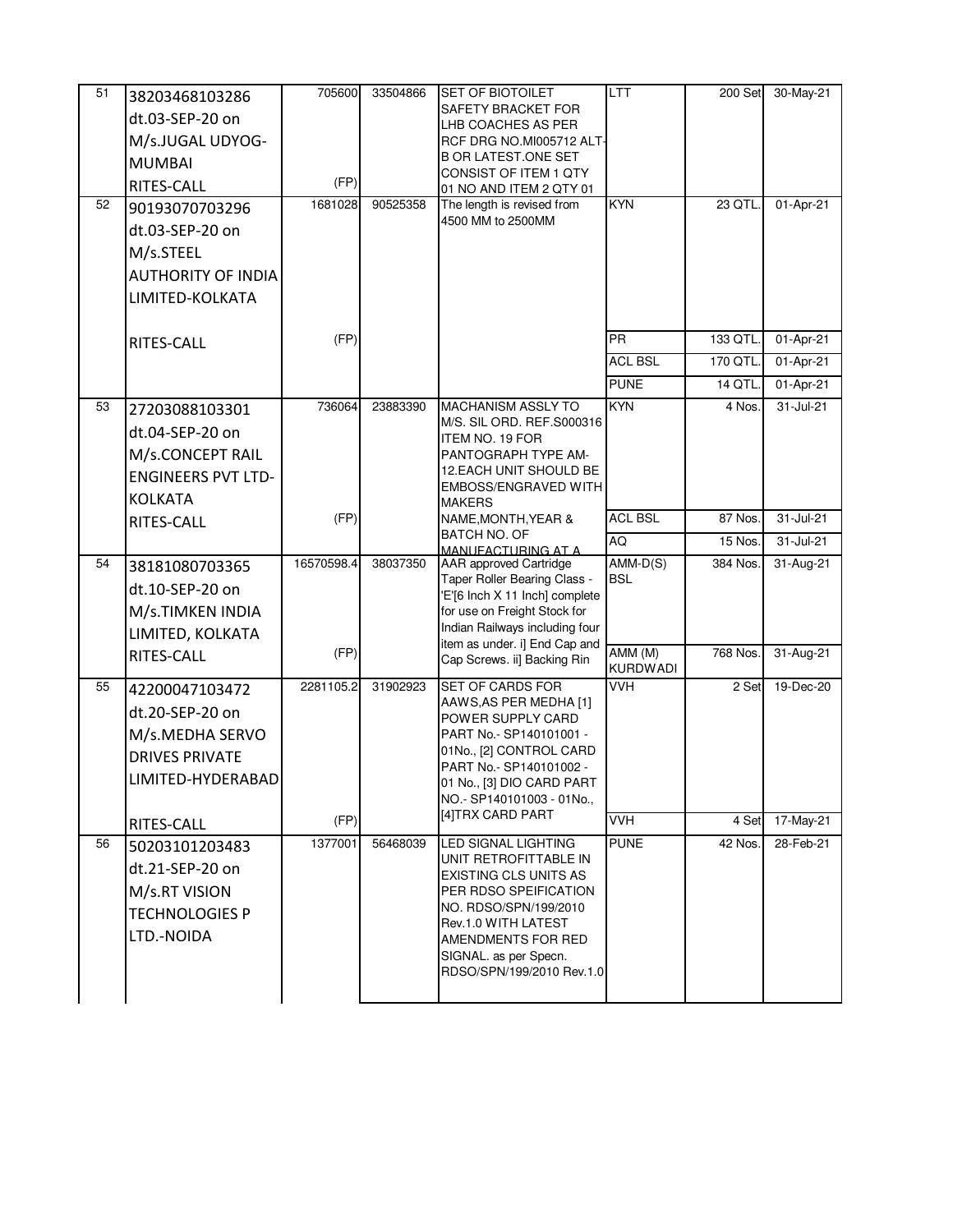|    | RITES-CALL                                                                                                          | (FP)            | 56468040<br>56468052 | LED SIGNAL LIGHTING<br>UNIT RETROFITTABLE IN<br><b>EXISTING CLS UNI AS PER</b><br>RDSO SPECIFICATION.<br>RDSO/SPN/199/2010 Rev.1.0<br><b>WITH LATEST</b><br>AMENDMENT FOR GREEN<br>SIGNAL ASPECT as per<br>Specn. RDSO/SPN/199/2010<br>Rev.1.0<br><b>LED SIGNAL LIGHTING</b> | <b>PUNE</b>                              | 47 Nos.  | 28-Feb-21               |
|----|---------------------------------------------------------------------------------------------------------------------|-----------------|----------------------|------------------------------------------------------------------------------------------------------------------------------------------------------------------------------------------------------------------------------------------------------------------------------|------------------------------------------|----------|-------------------------|
|    |                                                                                                                     |                 |                      | UNIT RETROFITTABLE IN<br><b>EXISTING CLS UNITS AS</b><br>PER RDSO<br>SPECIFICATION.<br>RDSO/SPN/199/2010 Rev.1.0<br><b>WITH LATEST</b><br><b>AMENDMENTS FOR</b><br>YELLOW SIGNAL. as per<br>Specn. RDSO/SPN/199/2010<br>Rev.1.0                                              | <b>PUNE</b>                              | 72 Nos.  | 28-Feb-21               |
| 57 | 42203601103507<br>dt.23-SEP-20 on<br>M/s.SAHNEY<br><b>COMMUTATORS</b><br>PRIVATE LIMITED-<br><b>BANGALORE</b>       | 10712777.5      | 2397NS               | <b>COMMUTATOR FOR 4601</b><br>AZ TM ARMATURE WITH<br><b>STEEL PARTS COMPLETE</b><br>ASSEMBLY AS PER DRG.<br>No. ER/KPA/EL/TM.2HE.688,<br>ALT.C Make - SAHNEY                                                                                                                 | <b>SHOP</b><br>SUPDTT.<br><b>COMMUTA</b> | 4 Nos.   | 21-Jan-21               |
|    | RITES-CALL                                                                                                          | (FP)            | 31914263             | <b>COMMUTATOR FOR 4601</b><br>AZ TM ARMATURE WITH                                                                                                                                                                                                                            | <b>TMW</b>                               | 10 Nos.  | 21-Jan-21               |
|    |                                                                                                                     |                 |                      | STEEL PARTS COMPLETE                                                                                                                                                                                                                                                         | <b>TMW</b>                               | 45 Nos.  | 31-May-21               |
| 58 | 42204981103509<br>dt.23-SEP-20 on<br>M/s.SHRI SATGURU<br><b>ELECTRIC AND</b><br><b>TRADING CO-</b><br><b>MUMBAI</b> | 734452.77       | 31355134             | FOOT OPERATED HORN<br>VALVE COMPLETE TO M/S.<br><b>ESCORTS DRG.NO.3EP</b><br>6042 OR M/S. SMC PART<br>NO.VM 220 RFP 7405<br>SUITABLE FOR AC-DC<br>SIEMENS EMU RAKES. (<br>MATERIAL ARE TO BE                                                                                 | <b>MTN</b>                               | 38 Nos.  | $\overline{31}$ -Dec-20 |
|    | RITES-CALL                                                                                                          | (FX)            |                      | PROCURED FROM OEM<br>OR AUTHORISED DEALE                                                                                                                                                                                                                                     | <b>VVH</b>                               | 20 Nos.  | 31-Dec-20               |
|    |                                                                                                                     |                 |                      |                                                                                                                                                                                                                                                                              | <b>KALVA</b>                             | 10 Nos.  | 31-Dec-20               |
| 59 | 27201017103519<br>dt.25-SEP-20 on<br>M/s.MICA MOLD-<br><b>JAMSHEDPUR</b><br>RITES-CALL                              | 1564864<br>(FP) | 25949720             | Modified Rocker Ring Assly.<br>Complete for Hitachi T.M. type<br>HS-15250A as per DRG.Nos.<br>$(1)$ EL                                                                                                                                                                       | <b>ACL BSL</b>                           | 28 Nos.  | 31-May-21               |
| 60 | 38193376103526<br>dt.28-SEP-20 on<br>M/s.AVADH RAIL<br><b>INFRA LIMITED-</b><br><b>HARIDWAR</b><br>RITES-CALL       | 2107728<br>(FP) | 33500022             | Ball Joint Roll Link to<br>Drg.no.C53.973 REB BRED<br>8416 Rev.3R(FF<br>no.1560095.4) to be read with<br>T.S. 17.531.100<br>03, T.S. 17.617.100 02 &<br>MDTS 148 Rev.01. & MDTS -<br>122 Rev.03                                                                              | <b>PR</b>                                | 675 Nos. | 30-May-21               |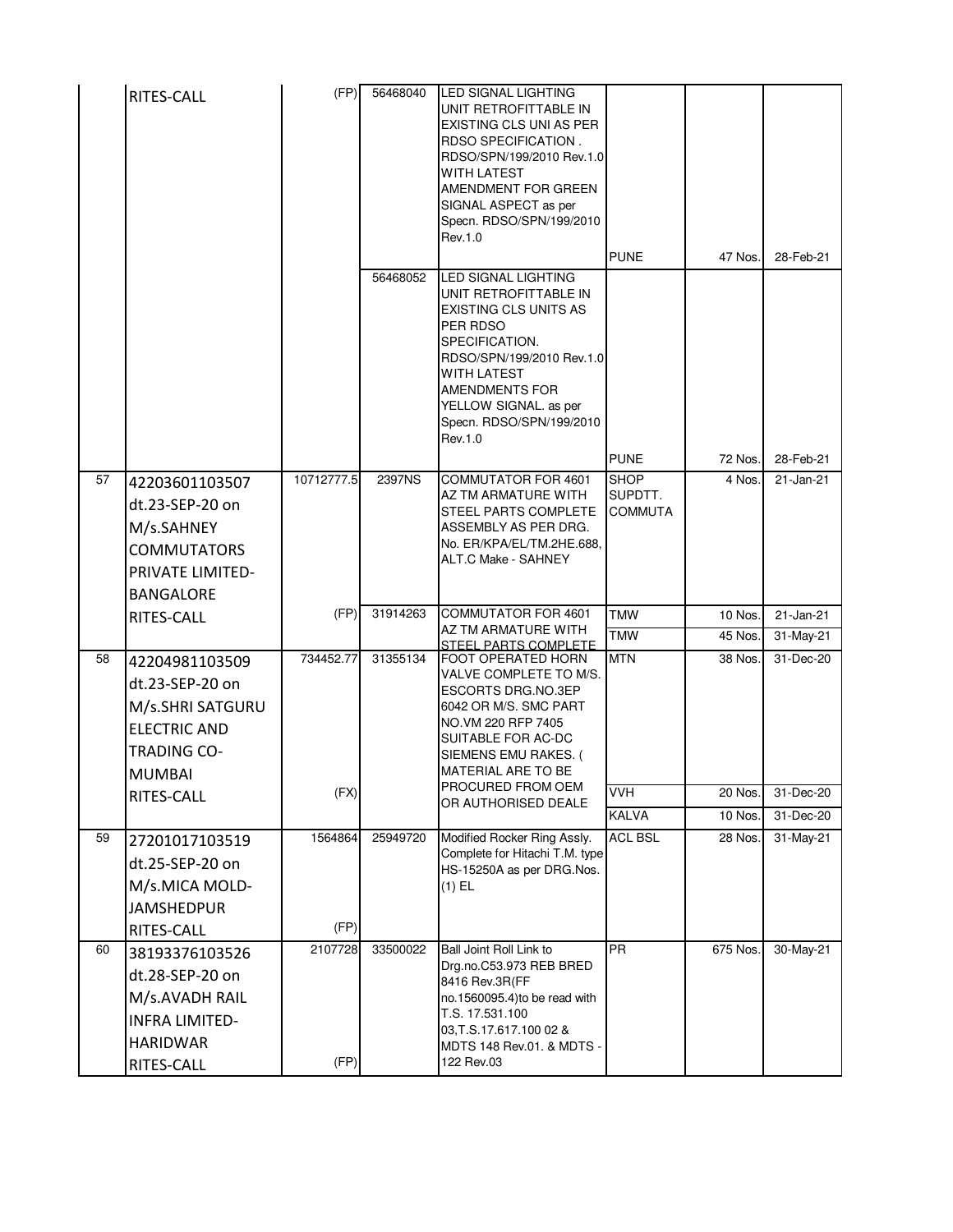| 61<br>62 | 70191013103326<br>dt.07-SEP-20 on<br>M/s.CLIMAX<br>BRUSHWARES-NEW<br><b>DELHI</b><br><b>RITES-CALL</b><br>38203286103338<br>dt.07-SEP-20 on<br>M/s.NUTECH<br><b>ENGINEERING</b><br>COMPANY-HOWRAH | 1238858.4<br>(FP)<br>1422680 | 71010361<br>38141383 | <b>BRUSHES PAINT AND</b><br>VARNISH FLAT SIZE 63 MM<br>OF RUBBER SET,<br>CONFORMING TO IS:384<br>[part-1]: 2012 Reaffimed<br>2017, with amendment -1 of<br>2014. AND BRISTLES TO IS<br>1844/1993. Revision 2,<br>Brake Gear pin to Drg. No.<br>W/PN-90, Alt-3 or latest, Qty-<br>02 Nos. Washer as per IS:<br>2016[M-27], Qty-02 Nos.<br>Bush to Drg No. W/BU-2387,<br>alt-Nil or latest, Qty-04 Nos<br>and Bulb cotter to RDSO Drg.<br>No. WD- | CRD<br>WAGON/BS<br>L | 2692 Nos.<br>1500 Nos. | 31-Dec-21<br>07-Dec-20 |
|----------|---------------------------------------------------------------------------------------------------------------------------------------------------------------------------------------------------|------------------------------|----------------------|-------------------------------------------------------------------------------------------------------------------------------------------------------------------------------------------------------------------------------------------------------------------------------------------------------------------------------------------------------------------------------------------------------------------------------------------------|----------------------|------------------------|------------------------|
|          | RITES-CALL                                                                                                                                                                                        | (FP)                         |                      |                                                                                                                                                                                                                                                                                                                                                                                                                                                 | WAGON/BS             | 5000 Nos.              | 30-Jun-21              |
|          |                                                                                                                                                                                                   |                              |                      |                                                                                                                                                                                                                                                                                                                                                                                                                                                 | <b>KWV</b>           | 3150 Nos.              | 30-Jun-21              |
| 63       | 38202282203354<br>dt.08-SEP-20 on<br>M/s.HOWRAH<br><b>FERROUS LIMITED-</b><br><b>KOLKATA</b>                                                                                                      | 2993760                      | 30540793             | SINGLE PIECE FRP<br>LOUVRE SHUTTER, 2 FEET-<br>0 INCH WIDE WINDOW,<br>COLOUR - SATIN<br>BLUE, RDSO'S DRG. NO. SK-<br>97020 ALT-8. MTRL AND<br>SPECN. RDSO/2007/CG-02                                                                                                                                                                                                                                                                            | <b>MTN</b>           | 1000 Nos.              | 10-Dec-20              |
|          | RITES-CALL                                                                                                                                                                                        | (FP)                         |                      | [REV.1 OF FEB. 2008                                                                                                                                                                                                                                                                                                                                                                                                                             | <b>MTN</b>           | 1880 Nos.              | 30-Jun-21              |
| 64       | 27204635103369<br>dt.10-SEP-20 on<br>M/s.LAXVEN<br>SYSTEMS-<br><b>HYDERABAD</b><br>RITES-CALL                                                                                                     | 2301000<br>(FP)              | 29200040             | <b>SPEEDOMETER</b><br><b>COMPLETE TO CLWs</b><br>SPECN.NO.CLW/ES/3/0028<br>OR LATEST. Accepted offer:<br><b>MICROPROCESSOR</b><br><b>BASED ELECTRONIC</b><br>SPEED INDICATING,<br>RECORDING SYSTEM AND                                                                                                                                                                                                                                          | AQ                   | 10 Set                 | 10-Apr-21              |
| 65       | 85201192900878<br>dt.12-SEP-20 on<br>M/s.ICF<br>Headquartes,<br>Chennai<br>RITES-CALL                                                                                                             | 574726<br>(FP)               | 30050881             | HELICAL SPRING (CENTER MTN<br>LESS GROUND) ICF DRG.<br>NO.WTAC-0-5-<br>202.ALT.NO.7/q.(FOR<br><b>BOGIE BOLSTER</b><br><b>SUSPENSION</b><br>ARRANGEMENT). as per<br>Drg.No. LETTER                                                                                                                                                                                                                                                               |                      | 200 Nos.               | 11-Dec-20              |
| 66       | 85201193800879<br>dt.12-SEP-20 on<br>M/s.PRINCIPAL<br><b>CHIEF MATERIALS</b><br>MANAGER,<br><b>CHURCHGATE</b><br>RITES-CALL                                                                       | 794669.75<br>(FP)            | 45110293             | AXLE PULLEY COMPLETE 6 MTN<br>GROOVE TO RDSO DRG.<br>No. SKEL-3652 AND RDSO<br>SPECN. No.<br>ELPS/SPEC/TL/13 [MARCH<br>981. BORE OF PULLEY<br>180mm SUITABLE FOR<br>16.25T AXLE AS PER COL.-                                                                                                                                                                                                                                                    |                      | 25 Nos.                | 12-Dec-20              |
| 67       | 38203402103411<br>dt.14-SEP-20 on<br>M/s.VIKAS HITECH<br>CASTINGS-HOWRAH<br>RITES-CALL                                                                                                            | 653788.8<br>(FP)             | 38104702             | <b>ARTUCLATED LOCK LIFT</b><br>ASSEMBLY (SINGLE FOR<br>AAR COUPLER). RDSO<br>DRG. NO. 62724 ALT.28.<br>ITEM NO 5,6,7,16 AND<br><b>I7.MATERIAL AS PER RDSO</b><br>SPECIFICATION WD-70-BD-<br>10(REV.2)                                                                                                                                                                                                                                           | WAGON/BS<br>L        | 1081 Nos.              | 31-May-21              |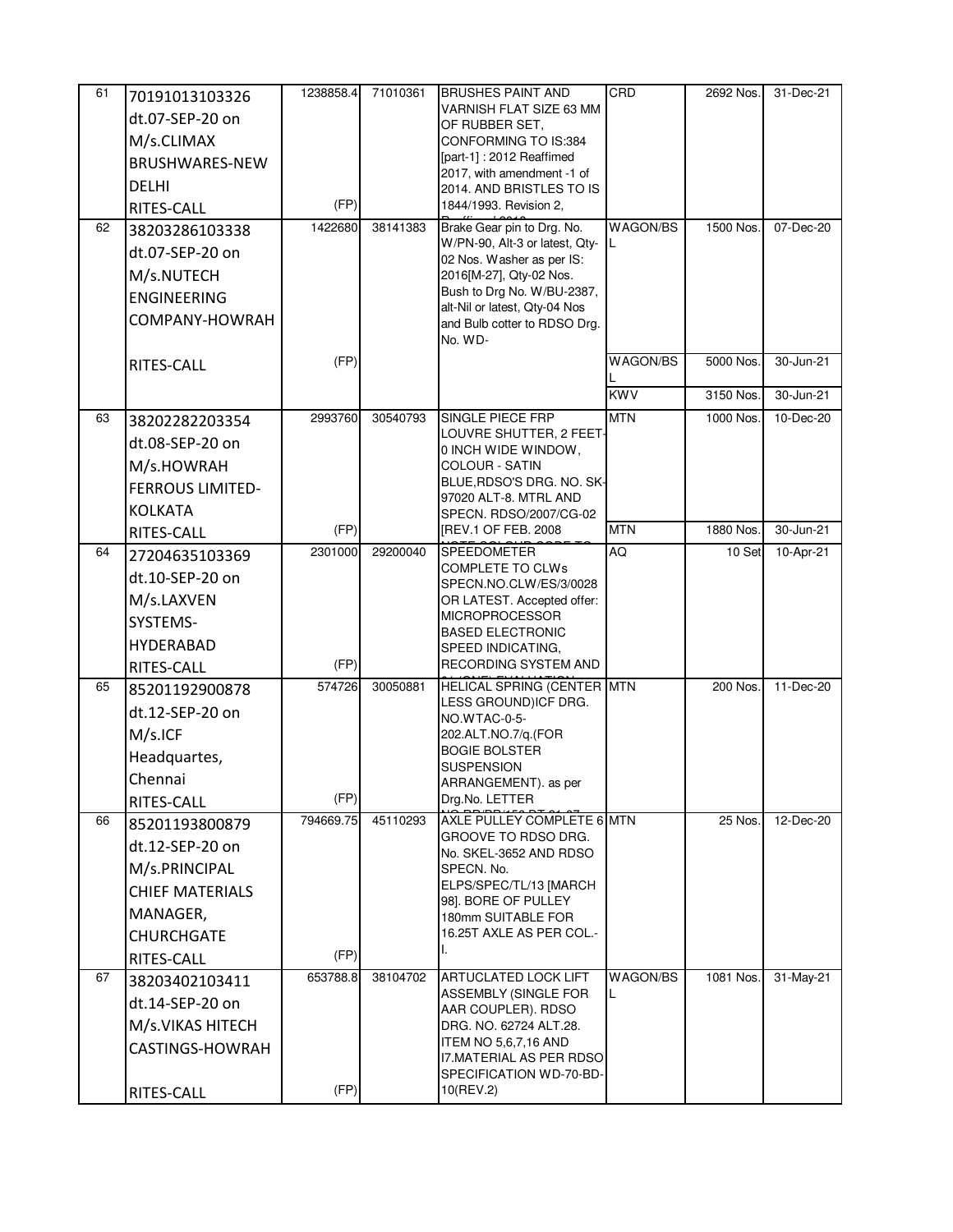| 68 | 27203682203444           | 658402.24 | 23513743 | SET OF LP AND HP PISTON ACL BSL                         |                | 7 Set    | 31-May-21 |
|----|--------------------------|-----------|----------|---------------------------------------------------------|----------------|----------|-----------|
|    | dt.17-SEP-20 on          |           |          | FOR ELGI COMPRESSOR                                     |                |          |           |
|    | M/s.TRINITY HOUSE        |           |          | TYPE TRC1000 MN<br>COMPRISING OF 02 ITEMS               |                |          |           |
|    | (INDIA) PVT. LTD.-       |           |          | 03 NOS. AS PER.SKETCH                                   |                |          |           |
|    | <b>MUMBAI</b>            |           |          | NO.<br>BSL/ELW/SK.NO.5003.Acce                          |                |          |           |
|    |                          |           |          | pted Description / Part                                 |                |          |           |
|    |                          |           |          | No.: ELGI MAKE SET OF LP                                |                |          |           |
|    |                          |           |          | AND HP PISTON FOR TR                                    |                |          |           |
|    | RITES-CALL               | (FP)      | 23513780 | <b>SPARES FOR AUXILIARY</b><br><b>COMPRESSOR TYPE</b>   |                |          |           |
|    |                          |           |          | CRC150.ONE SET                                          |                |          |           |
|    |                          |           |          | CONSISTS OF 12 ITEMS 24                                 |                |          |           |
|    |                          |           |          | NOS. AS PER ANNEXURE<br><b>ATTACHED. Accepted</b>       |                |          |           |
|    |                          |           |          | Description / Part No.: ELGI                            |                |          |           |
|    |                          |           |          | MAKE SET OF SPARES                                      |                |          |           |
|    |                          |           |          | FOR AUX. COMPRESSOR<br><b>TYPE CRC150 PART</b>          |                |          |           |
|    |                          |           |          |                                                         | <b>ACL BSL</b> | 3 Set    | 31-May-21 |
|    |                          |           | 23517438 | <b>CONNECTING ROD &amp;</b>                             | <b>ACL BSL</b> | 7 Nos.   | 31-May-21 |
|    |                          |           |          | CRANK SHAFT ASSLY.<br>WITH BEARING TO FLGLPt.           | AQ             | 1 Nos.   | 31-May-21 |
|    |                          |           | 23518911 | COUPLING SPRING (GRID                                   |                |          |           |
|    |                          |           |          | TYPE) TO PT.NO.00.03.1463<br><b>SPARE FOR ELGI</b>      |                |          |           |
|    |                          |           |          | COMPRESSOR TRC 1000                                     |                |          |           |
|    |                          |           |          | MN. Accepted Description /                              |                |          |           |
|    |                          |           |          | Part No.: ELGI MAKE<br>SPRING CPG GRID TYPE             |                |          |           |
|    |                          |           |          | TRCI000MN PART NO.                                      |                |          |           |
|    |                          |           |          | 000314630.                                              | <b>ACL BSL</b> | 26 Nos.  | 28-Feb-21 |
|    |                          |           | 25518010 | <b>COOLING FAN WITH</b>                                 |                |          |           |
|    |                          |           |          | FLANGE ASSLY FOR M/S<br>ELGI MAKE MAIN                  |                |          |           |
|    |                          |           |          | <b>COMPRESSOR TYPE RR</b>                               |                |          |           |
|    |                          |           |          | 20100 AS PER ELGI PART                                  |                |          |           |
|    |                          |           |          | NO. A070067 as per Drg.No.<br>NIL specn: ELGI MAKE MAIN |                |          |           |
|    |                          |           |          | COMPRESSOR TYPE RR                                      |                |          |           |
|    |                          |           |          | 20100 AS PER ELGI PART<br>NO. A07006                    |                |          |           |
|    |                          |           |          |                                                         | AQ             | 6 Nos.   | 28-Feb-21 |
| 69 | 38203499103455           | 17969560  | 38130725 | <b>KNUCKLE FOR HIGH</b>                                 | <b>KWV</b>     | 500 Nos. | 18-Dec-20 |
|    | dt.18-SEP-20 on          |           |          | TENSILE CBC (NON                                        |                |          |           |
|    | M/s.FRONTIER ALLOY       |           |          | TRANSITION) TO RDSO<br>DRG.NO.SK.62724, ALT.28,         |                |          |           |
|    | <b>STEELS LTD-KANPUR</b> |           |          | <b>ITEM NO.2. MATERIAL AND</b>                          |                |          |           |
|    |                          |           |          | <b>SPECIFICATION: RDSO</b>                              |                |          |           |
|    | RITES-CALL               | (FP)      |          | SPECIFICATION NO.70-BD-<br>10(REV.2) WITH               | <b>KWV</b>     | 940 Nos. | 31-May-21 |
|    |                          |           |          | AMENDMENT-1 OF                                          | WAGON/BS       | 773 Nos. | 31-May-21 |
|    |                          |           |          | SPTEMBER 2016.                                          |                |          |           |
| 70 | 27202153103464           | 1420720   | 23562365 | BUSHING DOUBLE POLE<br>TO M/S.ADTRANZ PT.NO.            | <b>ACL BSL</b> | 7 Nos.   | 31-May-21 |
|    | dt.19-SEP-20 on          |           |          | S1601 DRG.NO. AG                                        |                |          |           |
|    | M/s.RIVER                |           |          | 207811R1, OR M/S AAL                                    |                |          |           |
|    | <b>ENGINEERING PVT</b>   |           |          | PT.NO.G-1601 SPARE FOR<br>TAP CHANGER TYPE NO           |                |          |           |
|    | LTD-NOIDA                |           |          | 32. Accepted Make/Brand:                                |                |          |           |
|    | RITES-CALL               | (FP)      |          | REPL.                                                   |                |          |           |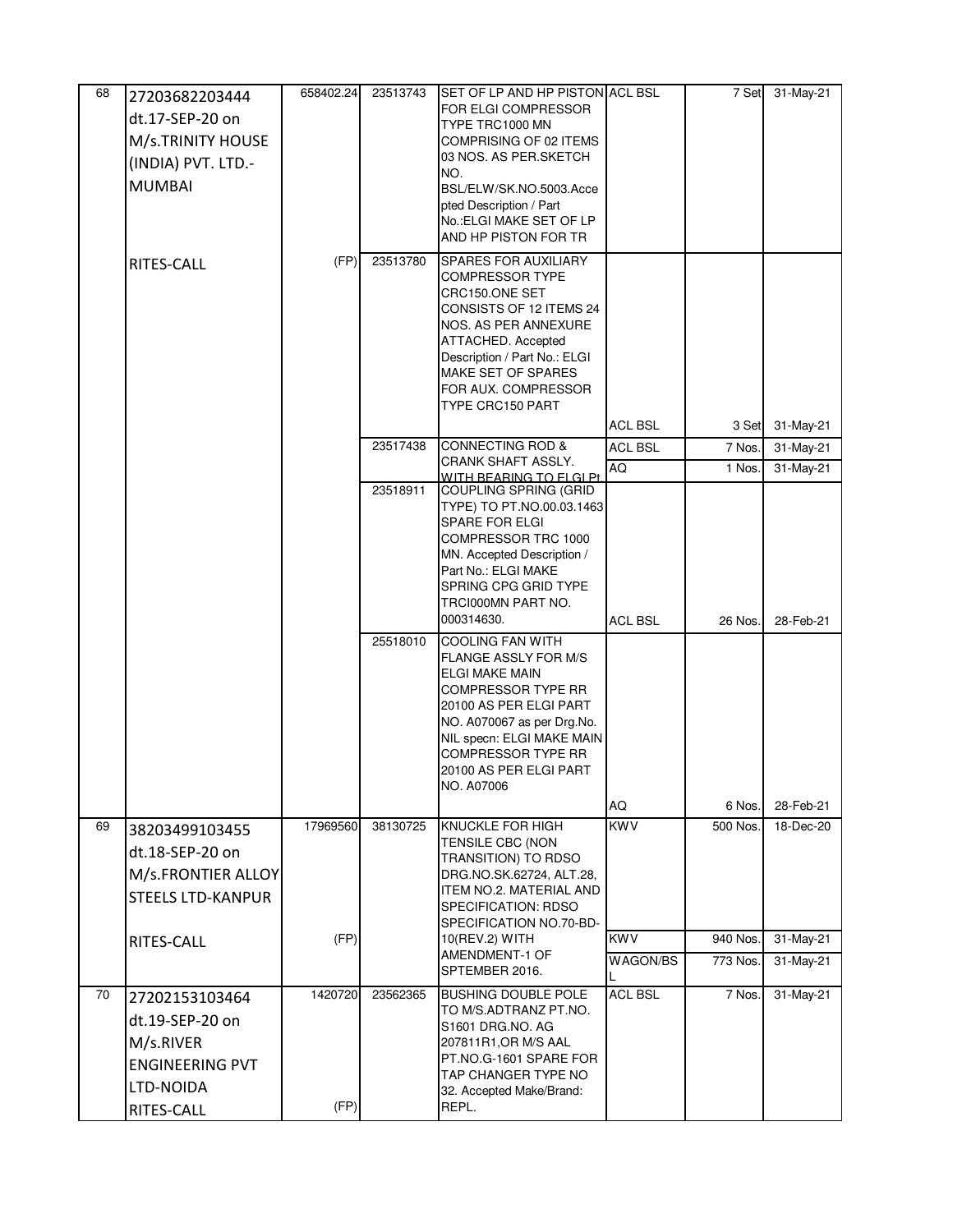| 71 | 43201142103272         | 655962     | 45157960 | Over voltage protection [OVP] MTN                      |             | 100 Nos.        | 31-May-21 |
|----|------------------------|------------|----------|--------------------------------------------------------|-------------|-----------------|-----------|
|    | dt.01-SEP-20 on        |            |          | unit suitable for all make of 4.5                      |             |                 |           |
|    | M/s.GREEN POWER        |            |          | KW rectifier-cum-regulator<br>[RRU] as per RDSO specn. |             |                 |           |
|    | <b>GENERATORS</b>      |            |          | no. RDSO/PE/SPEC/T                                     |             |                 |           |
|    | PRIVATE LIMITED-       |            |          | L/0054-2003 [Rev-0] with                               |             |                 |           |
|    |                        |            |          | Amdt. No. 1 and 2 and<br>RDSO/PE/FRS/AC/000            |             |                 |           |
|    | <b>FARIDABAD</b>       | (FP)       |          |                                                        |             |                 |           |
| 72 | RITES-CALL             | 2764769.28 | 83057717 | APPLICATION FORM FOR                                   | <b>STY</b>  | 7400000         | 31-May-21 |
|    | 81191108103312         |            |          | RESERVATION/CANCELLA                                   |             | Nos.            |           |
|    | dt.04-SEP-20 on        |            |          | TION/RETURN JOURNEY                                    |             |                 |           |
|    | M/s.THREE STAR         |            |          | <b>REQUISITION IN A4 SIZE</b><br>PRINTED ON 60 GSM     |             |                 |           |
|    | COMPANY-MUMBAI         |            |          | MAPLITHO WHITE PAPER                                   |             |                 |           |
|    |                        |            |          | DULY PRINTED ON BOTH                                   |             |                 |           |
|    | RITES-CALL             | (FP)       |          | SIDE DETAILED<br>SPECIFICATION                         | <b>PUNE</b> | 3000000<br>Nos. | 31-May-21 |
| 73 | 43204034103356         | 661928.96  | 45150023 | <b>LED Light Fitting for</b>                           | <b>MTN</b>  | 100 Nos.        | 31-Dec-20 |
|    | dt.08-SEP-20 on        |            |          | Passenger Area(Cabin) for<br>LHB AC Coaches Type       |             |                 |           |
|    | M/s.ELECTROWAVES       |            |          | L(18W) as RCF Drg. No.                                 |             |                 |           |
|    | <b>ELECTRONICS PVT</b> |            |          | LW76090 conforming to                                  |             |                 |           |
|    | LTD-PARWANOO           |            |          | RDSO Spec. No. RDSO/PE/                                |             |                 |           |
|    |                        |            |          | SPEC/TL/0091-2016(REV-<br>1). Make/Brand - WAVES       |             |                 |           |
|    | RITES-CALL             | (FP)       |          |                                                        | <b>MTN</b>  | 120 Nos.        | 31-May-21 |
|    |                        |            |          |                                                        | PR          | 70 Nos.         | 31-Dec-20 |
|    |                        |            |          |                                                        | <b>PR</b>   | 78 Nos.         | 31-May-21 |
| 74 | 43201103103474         | 715080     | 45123147 | <b>SET OF SPARES FOR KEL</b>                           | <b>MTN</b>  | 12 Set          | 30-Apr-21 |
|    | dt.20-SEP-20 on        |            |          | <b>MAKE RECTIFIER-CUM-</b>                             |             |                 |           |
|    | M/s.KERALA             |            |          | REGULATOR OF CAPACITY<br>25KW, 130V TYPE KEL           |             |                 |           |
|    | <b>ELECTRICAL AND</b>  |            |          | A25130 TO M/s. KEL AS                                  |             |                 |           |
|    | ALLIED ENGINEERING     |            |          | PER THE FOLLOWING                                      |             |                 |           |
|    | CO. LTD-KUNDARA        |            |          | LIST:1] MAGNETIC<br>AMPLIFIER PART No. C-              |             |                 |           |
|    |                        |            |          | 7007 - 1 No. 2] MODIFIED                               |             |                 |           |
|    | RITES-CALL             | (FP)       |          | <b>VOLTAGE CONTRO</b>                                  |             |                 |           |
| 75 | 50203100203482         | 4623358    | 56468015 | LED SIGNAL LIGHTING                                    | CRD         | 17 Nos.         | 28-Feb-21 |
|    | dt.21-SEP-20 on        |            |          | UNIT RETROFITTABLE IN                                  |             |                 |           |
|    | M/s.GENERAL AUTO       |            |          | EXISTING CLS UNITS AS<br>PER RDSO SPECIFICATION        |             |                 |           |
|    |                        |            |          | RDSO/SPN/153/2011.                                     |             |                 |           |
|    | <b>ELECTRIC</b>        |            |          | REV.4.1WITH LATEST                                     |             |                 |           |
|    | <b>CORPORATION-</b>    |            |          | AMENDMENT FOR SHUNT<br>SIGNAL specn:                   |             |                 |           |
|    | <b>MUMBAI</b>          | (FP)       |          | RDSO/SPN/153/2011.                                     | <b>BSL</b>  | 4 Nos.          | 28-Feb-21 |
|    | RITES-CALL             |            |          | RFV41<br><b>LED SIGNAL LIGHTING</b>                    |             |                 |           |
|    |                        |            | 56468027 | UNIT RETROFITTABLE IN                                  |             |                 |           |
|    |                        |            |          | <b>EXISTING CLS UNITS AS</b>                           |             |                 |           |
|    |                        |            |          | PER RDSO SPECIFICATION<br>RDSO/SPN/153/2011. REV.      |             |                 |           |
|    |                        |            |          | <b>4.1 WITH LATEST</b>                                 |             |                 |           |
|    |                        |            |          | AMENDMENT FOR ROUTE                                    |             |                 |           |
|    |                        |            |          | SIGNAL as per Specn.                                   |             |                 |           |
|    |                        |            |          | RDSO/SPN/153/2011.<br><b>REV4.1</b>                    | CRD         | 30 Nos.         | 28-Feb-21 |
|    |                        |            | 56468039 | LED SIGNAL LIGHTING                                    | CRD         | 88 Nos.         | 28-Feb-21 |
|    |                        |            |          | UNIT RETROFITTABLE IN                                  | <b>PUNE</b> | 39 Nos.         | 28-Feb-21 |
|    |                        |            |          | <b>EXISTING CLS UNITS AS</b>                           |             |                 |           |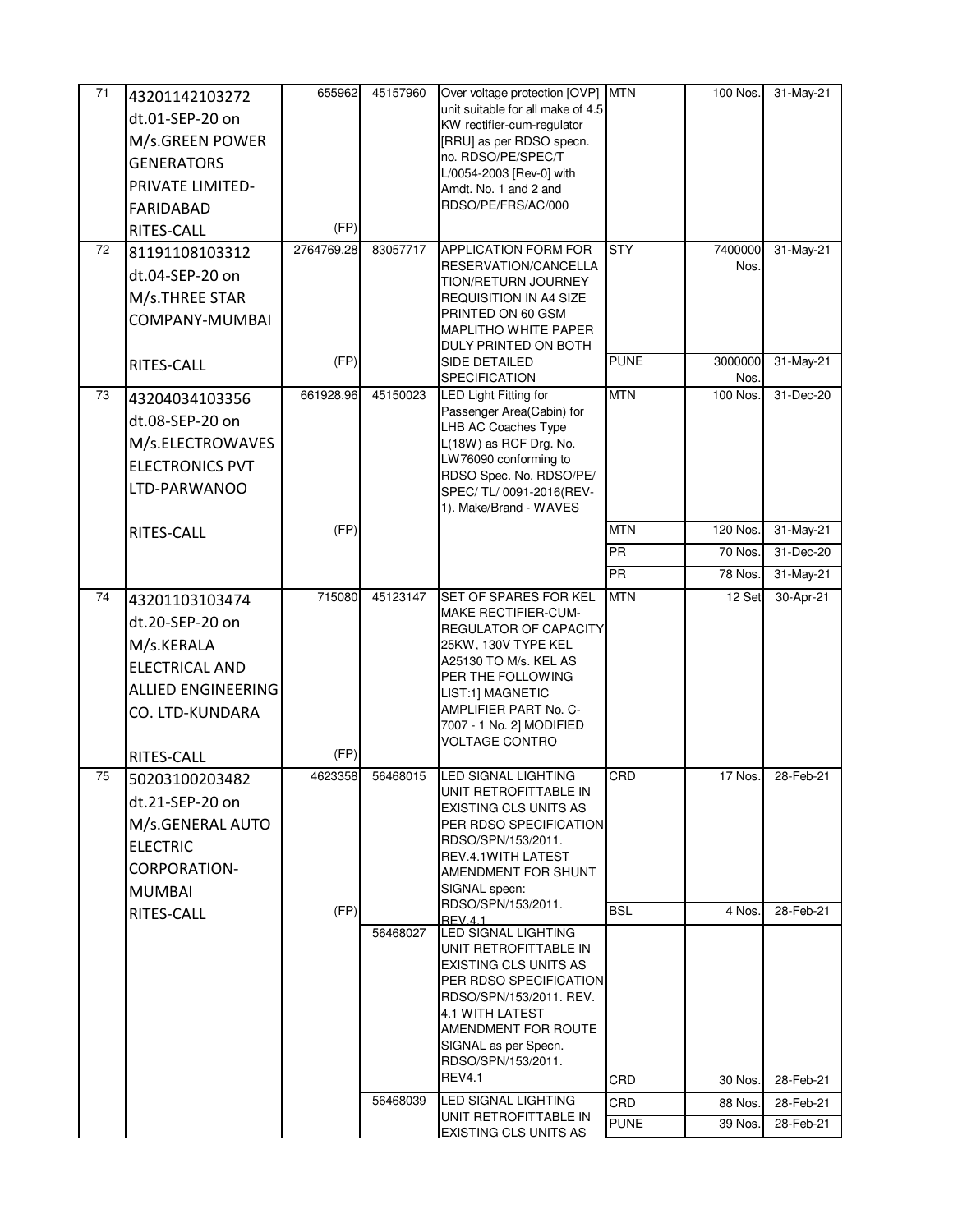|    |                                                                                                                |            |          |                                                                                                                                                                                                          | <b>BSL</b>     | 27 Nos.   | 28-Feb-21 |
|----|----------------------------------------------------------------------------------------------------------------|------------|----------|----------------------------------------------------------------------------------------------------------------------------------------------------------------------------------------------------------|----------------|-----------|-----------|
|    |                                                                                                                |            |          | PER RDSO SPEIFICATION                                                                                                                                                                                    |                |           |           |
|    |                                                                                                                |            | 56468040 | LED SIGNAL LIGHTING<br>UNIT RETROFITTABLE IN                                                                                                                                                             | CRD            | 91 Nos.   | 28-Feb-21 |
|    |                                                                                                                |            |          | EXISTING CLS UNI AS PER                                                                                                                                                                                  | <b>PUNE</b>    | 34 Nos.   | 28-Feb-21 |
|    |                                                                                                                |            |          | RDSO SPECIFICATION.                                                                                                                                                                                      | <b>BSL</b>     | 21 Nos.   | 28-Feb-21 |
|    |                                                                                                                |            | 56468052 | <b>LED SIGNAL LIGHTING</b><br>UNIT RETROFITTABLE IN                                                                                                                                                      | CRD            | 191 Nos.  | 28-Feb-21 |
|    |                                                                                                                |            |          | <b>EXISTING CLS UNITS AS</b>                                                                                                                                                                             | <b>PUNE</b>    | 9 Nos.    | 28-Feb-21 |
|    |                                                                                                                |            | 56468064 | LED SIGNAL LIGHTING<br>UNIT RETROFITTABLE IN<br>EXISTING CLS UNITS AS<br>PER RDSO SPECIFICATION<br>RDSO/SPN/153/2011<br><b>REV.4.1 WITH LATEST</b><br>AMENDMENT FOR                                      |                |           |           |
|    |                                                                                                                |            |          | CALLING ON SIGNAL as per<br>Specn. RDSO/SPN/153/2011                                                                                                                                                     |                |           |           |
|    |                                                                                                                |            |          | <b>REV. 4.1</b>                                                                                                                                                                                          |                |           |           |
|    |                                                                                                                |            |          |                                                                                                                                                                                                          | <b>CRD</b>     | 9 Nos.    | 28-Feb-21 |
| 76 | 38203280103485<br>dt.21-SEP-20 on<br>M/s.RAJESH STEEL<br>CONCERN-HOWRAH                                        | 1733449.2  | 38141607 | <b>FABRICATED HAND BRAKE KWV</b><br>WHEEL [SIDE OPERATED]<br>TO RDSO DRG. NO. SK-<br>78525 ALT-NIL. MATERIAL<br>AND SPECIFICATION AS<br>PER DRG.                                                         |                | 600 Nos.  | 31-May-21 |
|    | <b>RITES-CALL</b>                                                                                              | (FP)       |          |                                                                                                                                                                                                          | WAGON/BS       | 500 Nos.  | 20-Nov-20 |
|    |                                                                                                                |            |          |                                                                                                                                                                                                          | WAGON/BS       | 890 Nos.  | 31-May-21 |
| 77 | 42204978103505<br>dt.23-SEP-20 on<br>M/s.PEW<br><b>ENGINEERING</b><br><b>PRIVATE LIMITED-</b><br><b>HOWRAH</b> | 1859739.3  | 31353344 | 203.2 MM x 95.25 MM [8<br>INCH X 3.3/4 INCH] BOGIE<br><b>MOUNTED AIR BRAKE</b><br><b>CYLINDER WITH SLACK</b><br>ADJUSTER TO RDSO DRG.<br>NOSK.81057 ALT-11ITEM<br>NO.2 WITH WORKING<br>STROKE 40 MM.[THE | <b>MTN</b>     | 175 Nos.  | 31-May-21 |
|    | RITES-CALL                                                                                                     | (FP)       |          | CYLINDER BODY TO RDSO<br><b>SKETCH N</b>                                                                                                                                                                 | PR             | 1 Nos.    | 31-May-21 |
|    |                                                                                                                |            |          |                                                                                                                                                                                                          | <b>SNPD</b>    | 72 Nos.   | 31-May-21 |
| 78 | 80202249103514<br>dt.24-SEP-20 on<br>M/s.INDIAN OIL<br><b>CORPORATION LTD-</b><br><b>MUMBAI</b>                | 7320720    | 80030166 | Servoplex SHC-120 (IOCL)<br>Grease for Traction Motor<br>Bearing of WAG-9/WAP-7<br>Locos.                                                                                                                | <b>KYN</b>     | 600 Kgs.  | 31-May-21 |
|    | RITES-CALL                                                                                                     | (FP)       |          |                                                                                                                                                                                                          | <b>ACL BSL</b> | 800 Kgs.  | 31-May-21 |
|    |                                                                                                                |            |          |                                                                                                                                                                                                          | <b>ACL BSL</b> | 800 Kgs.  | 30-Sep-21 |
|    |                                                                                                                |            |          |                                                                                                                                                                                                          | AQ             | 800 Kgs.  | 31-May-21 |
|    |                                                                                                                |            |          |                                                                                                                                                                                                          | AQ             | 400 Kgs.  | 30-Sep-21 |
|    |                                                                                                                |            |          |                                                                                                                                                                                                          | <b>KYN</b>     | 600 Kgs.  | 29-Dec-20 |
|    |                                                                                                                |            |          |                                                                                                                                                                                                          | <b>ACL BSL</b> | 1000 Kgs. | 29-Dec-20 |
|    |                                                                                                                |            |          |                                                                                                                                                                                                          | <b>AQ</b>      | 1600 Kgs. | 29-Dec-20 |
| 79 | 27201472103520<br>dt.25-SEP-20 on<br>M/s.RIVER<br><b>ENGINEERING PVT</b><br>LTD-NOIDA                          | 1399867.04 | 25569820 | POH Maintenance schedule<br>kit of BT type Tap Changer (<br>Sub Kit POH-2B) of 73<br>uncommon items (190 Nos) to<br>be procured from M/s REPL<br>only, as per annexure- S3 &<br>Annexure-POH-HW-3 of     | <b>ACL BSL</b> | 8 Set     | 30-Jun-21 |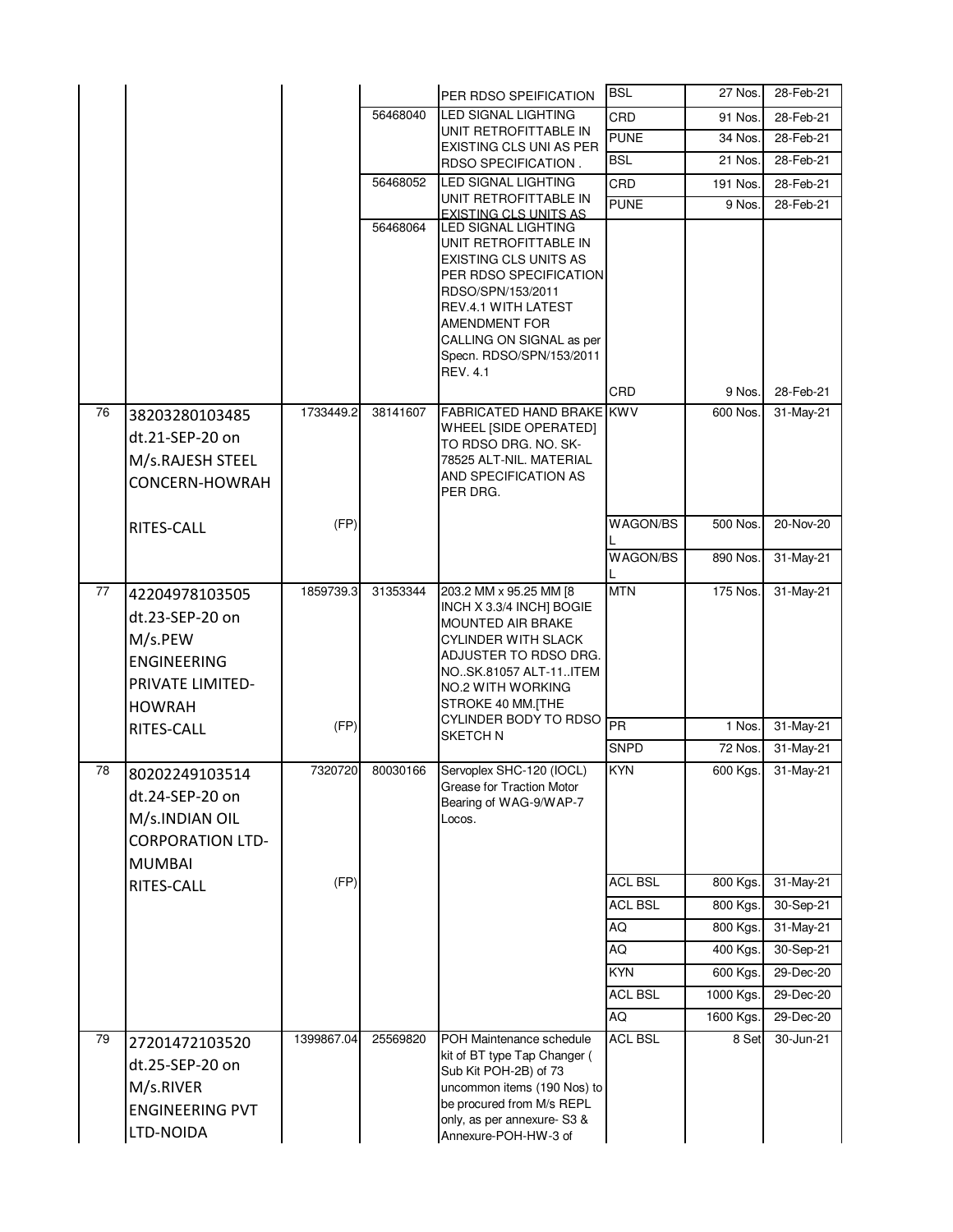|    | RITES-CALL                | (FP)      |          | RDSO Technical circul                                       |                |            |           |
|----|---------------------------|-----------|----------|-------------------------------------------------------------|----------------|------------|-----------|
| 80 | 43204025103560            | 1864400   | 45217580 | Battery charging unit cum pre-MTN                           |                | 3 Nos.     | 28-Jan-21 |
|    | dt.30-SEP-20 on           |           |          | cooling Transformer with<br>enclosure of stainless steel    |                |            |           |
|    | M/s.BHAVITRON             |           |          | input 415V AC, 3 phase 50                                   |                |            |           |
|    | <b>POWERTEC PRIVATE</b>   |           |          | HZ, output 200 AMPS, 130V                                   |                |            |           |
|    | LIMITED-CHENNAI           |           |          | DC for AC coaches, as per<br>RCF Spec. No. EDTS-041         |                |            |           |
|    |                           |           |          | (Rev-B). Firm o                                             |                |            |           |
|    | RITES-CALL                | (FP)      |          |                                                             | <b>MTN</b>     | 5 Nos.     | 30-Apr-21 |
| 81 | 38191674103283            | 1588776   | 30358838 | <b>AUXILLARY RESERVOIR</b>                                  | <b>MTN</b>     | 193 Nos.   | 08-Dec-20 |
|    | dt.03-SEP-20 on           |           |          | [200 LITERS] TO RDSO. SK.<br>96081 ALT-5 ITEM NO. 1 TO      |                |            |           |
|    | M/s.MAZDOOR               |           |          | 18. MATERIAL &                                              |                |            |           |
|    | <b>WELDING WORKS-</b>     |           |          | SPECIFICATION RDSO                                          |                |            |           |
|    | NEW-DELHI-NEW-            |           |          | SPECIFICATION NO.02-ABR<br>02, AMDT.NO.4 OF SEPT-           |                |            |           |
|    | <b>DELHI</b>              |           |          | 2016, APPENDIX-C,                                           |                |            |           |
|    | RITES-CALL                | (FP)      |          |                                                             |                |            |           |
| 82 | 90200635103295            | 773612.25 | 90230231 | IS EQUAL ANGLES 40 X 40                                     | <b>KYN</b>     | 935 Kgs.   | 02-Dec-20 |
|    | dt.03-SEP-20 on           |           |          | X 6 MM (R) TO IS 2062/99 Gr<br>A SK. This items is required |                |            |           |
|    | M/s.ALLOYED STEEL         |           |          | with ISI Mark / Tag Make-                                   |                |            |           |
|    | <b>INDIA - MUMBAI</b>     |           |          | fortran                                                     |                |            |           |
|    |                           |           |          |                                                             |                |            |           |
|    | RITES-CALL                | (FP)      |          |                                                             | <b>ACL BSL</b> | 15962 Kgs. | 02-Dec-20 |
| 83 | 27203058103359            | 604800    | 23883030 | <b>Upper Articulation</b>                                   | <b>KYN</b>     | 17 Nos.    | 30-Sep-21 |
|    | dt.10-SEP-20 on           |           |          | assly.pt.no.11.1 to M/s. SIL<br>ORD.Ref.S000273 for         |                |            |           |
|    | M/s.CONCEPT RAIL          |           |          | pantograph type AM-12 OR                                    |                |            |           |
|    | <b>ENGINEERS PVT LTD-</b> |           |          | EQUIVALENT PART NO<br>FROM OTHER APPROVED                   |                |            |           |
|    | <b>KOLKATA</b>            |           |          | SOURCES FOR                                                 |                |            |           |
|    | RITES-CALL                | (FP)      |          | PANTOGRAPH TYPE AM-                                         | <b>ACL BSL</b> | 76 Nos.    | 30-Sep-21 |
|    |                           |           |          | 12. Accepted Offer: UPPER<br><b>ARTICULATIO</b>             | <b>AQ</b>      | 7 Nos.     | 30-Sep-21 |
| 84 | 43201081103370            | 767660.8  | 45140080 | SET OF SPARES OF HMTD                                       | <b>MTN</b>     | 16 Set     | 29-Oct-21 |
|    | dt.10-SEP-20 on           |           |          | MAKE, CAPACITY 4.5KW,<br>120V, 37.5A RECTIFIER              |                |            |           |
|    | M/s.HMTD                  |           |          | CUM REGULATING UNIT                                         |                |            |           |
|    | <b>ENGINEERING PVT.</b>   |           |          | [RRU]. PART No. AS                                          |                |            |           |
|    | LTD.-NAVI MUMBAI          |           |          | FOLLOWS: 1] MAGNETIC<br>AMPLIFIER, PART No.                 |                |            |           |
|    |                           |           |          | C45050 - 1 No. 2]                                           |                |            |           |
|    | RITES-CALL                | (FP)      |          | <b>EXCITATION</b><br><b>TRANSFORMER</b>                     |                |            |           |
| 85 | 38193375103379            | 3482752   | 33500060 | AXLE BOX PIVOT BUSH TO PR                                   |                | 168 Nos.   | 26-Dec-20 |
|    | dt.11-SEP-20 on           |           |          | DRG. NO.1247488, ALT. 'a'<br>WITH SOLID OR HOLLOW           |                |            |           |
|    | M/s.MTC INDIA             |           |          | PIN CONSTRUCTION TO                                         |                |            |           |
|    | <b>RUBBER METAL</b>       |           |          | BE READ WITH                                                |                |            |           |
|    | <b>COMPONENTS</b>         |           |          | <b>TECHNICAL SPECN</b><br>NO.17.359.100.03,                 |                |            |           |
|    | PRIVATE LIMITED-          |           |          | <b>TECHNICAL SPECN</b>                                      |                |            |           |
|    | Bangalore                 |           |          | NO.17.617.100.02 AND<br><b>MDTS 148. REV.01 &amp; MDTS</b>  |                |            |           |
|    | RITES-CALL                | (FP)      |          |                                                             | <b>PR</b>      | 200 Nos.   | 03-May-21 |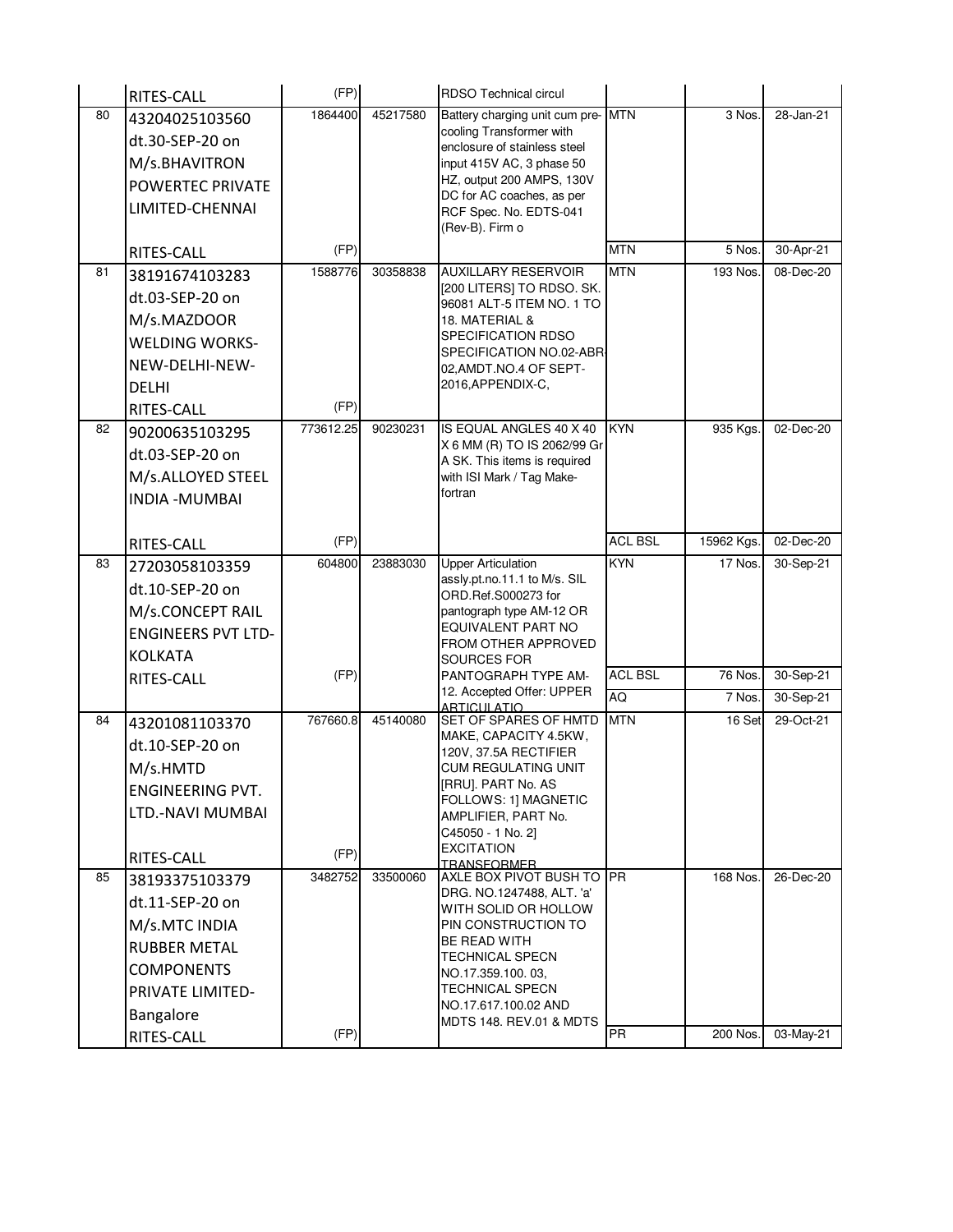| 86 | 27201902103391          | 600600    | 25128024 | <b>CENTRE BLOCK FOR WAG- KYN</b>                         |                | 13 Nos.    | 31-May-21       |
|----|-------------------------|-----------|----------|----------------------------------------------------------|----------------|------------|-----------------|
|    | dt.12-SEP-20 on         |           |          | 7 LOCO. AS PER RDSO                                      |                |            |                 |
|    | M/s.RECON               |           |          | DRG. NO: SK.VL-294 REF.<br>NO. 3. Accepted Offer: Centre |                |            |                 |
|    | <b>ENGINEERING CO P</b> |           |          | Block for WAG-7 Loco. as per                             |                |            |                 |
|    | LTD-KOLKATA             |           |          | RDSO Drg No: SK.VL-294                                   |                |            |                 |
|    |                         | (FX)      |          | REF.No.3 & 6 Centre Block<br>with Liner duly Welded.     | <b>ACL BSL</b> | 40 Nos.    | 31-May-21       |
|    | RITES-CALL              |           |          |                                                          | AQ             | 2 Nos.     | 31-May-21       |
| 87 |                         | 608880    | 23562365 | <b>BUSHING DOUBLE POLE</b>                               | <b>ACL BSL</b> | 3 Nos.     | 19-Dec-20       |
|    | 27202153103460          |           |          | TO M/S.ADTRANZ PT.NO.                                    |                |            |                 |
|    | dt.19-SEP-20 on         |           |          | S1601 DRG.NO. AG                                         |                |            |                 |
|    | M/s.ANANTASHREE         |           |          | 207811R1, OR M/S AAL<br>PT.NO.G-1601 SPARE FOR           |                |            |                 |
|    | <b>ENGINEERS-GAUTAM</b> |           |          | TAP CHANGER TYPE NO                                      |                |            |                 |
|    | <b>BUDDH NAGAR</b>      |           |          | 32. Accepted Make/Brand:                                 |                |            |                 |
|    |                         | (FP)      |          | AE.                                                      |                |            |                 |
| 88 | RITES-CALL              | 28070253  | 29030020 | SET OF CYLINDRICAL                                       | <b>KYN</b>     | 26 Set     | 23-Mar-21       |
|    | 27203249103498          |           |          | ROLLER BEARING FOR                                       |                |            |                 |
|    | dt.23-SEP-20 on         |           |          | THREE PHASE TRACTION                                     |                |            |                 |
|    | M/s.SKF INDIA LTD-      |           |          | MOTOR TYPE 6FRA 6068<br>OF QTY. = 01 NO. EACH OF         |                |            |                 |
|    | <b>GURGAON</b>          |           |          | DE AND NDE SIDE                                          |                |            |                 |
|    | RITES-CALL              | (FX)      |          | BEARING AS PER (A) FOR                                   | <b>ACL BSL</b> | 217 Set    | 23-Mar-21       |
|    |                         |           |          | SKF/GERMANY, AUSTRIA                                     | <b>AQ</b>      | 20 Set     | 23-Mar-21       |
| 89 | 42200055103521          | 1030417.3 | 31902996 | POWER SUPPLY CARD AS<br>PER M/S SIEMENS PART             | <b>KALVA</b>   | 3 Nos.     | 24-May-21       |
|    | dt.26-SEP-20 on         |           |          | NO. S 25431 - D7 - A2. MAKE                              |                |            |                 |
|    | M/s.GENERAL AUTO        |           |          | <b>SEIMENS</b>                                           |                |            |                 |
|    | <b>ELECTRIC</b>         |           |          |                                                          |                |            |                 |
|    | <b>CORPORATION-</b>     |           |          |                                                          |                |            |                 |
|    | <b>MUMBAI</b>           |           |          |                                                          |                |            |                 |
|    | RITES-CALL              | (FP)      |          |                                                          | <b>SNPD</b>    | 8 Nos.     | $24-May-21$     |
| 90 | 27203929103522          | 3068000   | 29148078 | <b>SET OF CONDITIONAL</b>                                | <b>ACL BSL</b> | 4 Set      | 31-Oct-21       |
|    | dt.27-SEP-20 on         |           |          | <b>BASE ITEMS FOR M/s</b><br>KNORR BREMSE TBU +          |                |            |                 |
|    | M/s.KNORR-BREMSE        |           |          | PBU FOR WAG-9 LOCO.                                      |                |            |                 |
|    | INDIA PVT. LTD.-        |           |          | ONE SET COMPRISING OF                                    |                |            |                 |
|    | PALWAL                  |           |          | 46 ITEMS IN 110 NOS. AS<br>PER SKETCH                    |                |            |                 |
|    | RITES-CALL              | (FP)      |          | NO.ELS/AQ/WAG-                                           | AQ             | 2 Set      | 30-Apr-21       |
|    |                         |           |          | 9/SK.NO.0067 REV-0.<br>Accented Offer: Set of            | <b>KYN</b>     | 2 Set      | $30 - Apr - 21$ |
| 91 | 90200639103297          | 793265.86 | 90230814 | IS EQUAL ANGLES 75 X 75                                  | WAGON/BS       | 17580 Kgs. | 02-Jan-21       |
|    | dt.04-SEP-20 on         |           |          | X 6 MM TO SPECN IS<br>2062/99 GR "A" SEMI                |                |            |                 |
|    | M/s.MAHALAXMI           |           |          | KILLED. IS2062/84 This                                   |                |            |                 |
|    | <b>TRADING</b>          |           |          | items is required with ISI Mark                          |                |            |                 |
|    | <b>CORPORATION-</b>     |           |          | / Tag firm offer -Make- SAIL<br>ANGLE 75X75X6MM TO       |                |            |                 |
|    | <b>NAGPUR</b>           |           |          | SPEC IS 2062/2011 E-250                                  |                |            |                 |
|    | RITES-CALL              | (FP)      |          | GR A                                                     |                |            |                 |
| 92 | 27202780103310          | 4201449   | 25510058 | Main Compressor 1000 LPM                                 | <b>ACL BSL</b> | 7 Nos.     | 30-Jun-21       |
|    | dt.04-SEP-20 on         |           |          | Capacity for Conventional type                           |                |            |                 |
|    | M/s.ANEST IWATA         |           |          | Electric Locomotive As per<br>CLW Spec. No.CLW/ES/C-     |                |            |                 |
|    | <b>MOTHERSON</b>        |           |          | 34 ALT- 0 With Driving Motor                             |                |            |                 |
|    | PRIVATE LIMITED-        |           |          | MCP (Make ABB,<br>CROMPTON, BBL, SIE)                    |                |            |                 |
|    | <b>GR.NOIDA</b>         |           |          | Conforming to RDSO Spec.                                 |                |            |                 |
|    |                         |           |          | $\overline{M}$ $\overline{M}$                            |                |            |                 |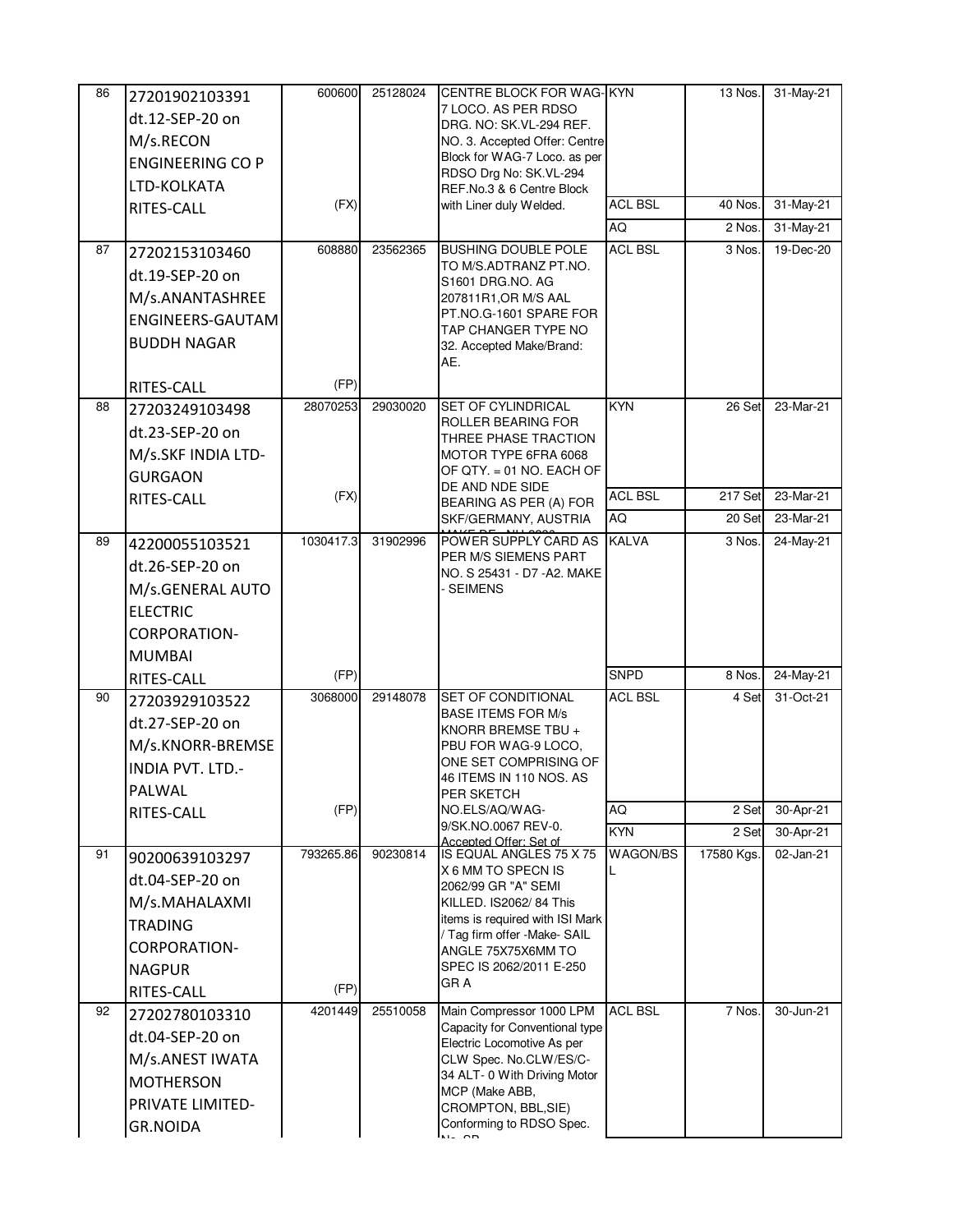|          | RITES-CALL                                                                                                                               | (FP)                            |                      | <b>NO. SP</b>                                                                                                                                                                                                                             | <b>ACL BSL</b>               | 7 Nos.            | 30-Sep-21              |
|----------|------------------------------------------------------------------------------------------------------------------------------------------|---------------------------------|----------------------|-------------------------------------------------------------------------------------------------------------------------------------------------------------------------------------------------------------------------------------------|------------------------------|-------------------|------------------------|
|          |                                                                                                                                          |                                 |                      |                                                                                                                                                                                                                                           | <b>ACL BSL</b>               | 7 Nos.            | 31-Dec-21              |
| 93<br>94 | 38202291203361<br>dt.10-SEP-20 on<br>M/s.HINDUSTAN<br><b>FIBRE GLASS WORKS-</b><br><b>KOLKATA</b><br><b>RITES-CALL</b><br>27201468103395 | 996843.75<br>(FP)<br>3344358.36 | 30542698<br>25567240 | FRP window Assembly (2 feet<br>00 inch) to RDSO<br>DRG.NO.SK-96070, Alt.1,<br>Material and specification:<br>RDSO/2007/CG-02(Rev.1)<br>With 2 Amendments last<br>Amendment 02 of AUGUST<br>2016. NOTE:COLOUR<br>POH Maintenance schedule  | <b>MTN</b><br><b>ACL BSL</b> | 245 Nos.<br>7 Set | 31-May-21<br>30-Sep-21 |
|          | dt.12-SEP-20 on<br>M/s.RIVER<br><b>ENGINEERING PVT</b><br>LTD-NOIDA<br>RITES-CALL                                                        | (FP)                            |                      | kit of Tap Changer TYPE no-<br>32 (Sub Kit POH-1) of 164<br>common items of AAL and BT<br>make Tap Changers to be<br>procured from M/s REPL OR<br>M/s Anantashree Engineers<br>only, as per Annexu                                        |                              |                   |                        |
| 95       | 42203454103414<br>dt.14-SEP-20 on<br>M/s.JITEN STEEL<br><b>INDUSTRIES-MANDI</b><br><b>GOBINDGARH</b>                                     | 692036.8                        | 31020069             | <b>COLLER FOR AXLE BOX</b><br>ROLLER BEARING ARRGT.<br>TO ICF DRG. NO. EMU/M-0-<br>2-005 ALT-p/Nil. MATERIAL<br>SPECN: AS PER DRG.                                                                                                        | <b>MTN</b>                   | 782 Nos.          | 31-Jul-21              |
|          | RITES-CALL                                                                                                                               | (FP)                            |                      |                                                                                                                                                                                                                                           | <b>SNPD</b>                  | 492 Nos.          | 31-Jul-21              |
| 96       | 41203947103463<br>dt.19-SEP-20 on<br>M/s.3A ASSOCIATES<br>INCORPORATED-<br><b>MUMBAI</b>                                                 | 515011                          | 41150016             | SET OF 1.FINISHING<br><b>VRNISH TO</b><br>SPECIFICATION No.A0209<br>IN 3 KG PACK 1 NO. 2.<br>THINNER AS PER SPEC<br>NO.A-0152 IN 1 KG PACK-1<br>NO. ONE SET CONSISTS<br>OF TWO ITEMS TWO NOS.                                             | <b>KYN</b>                   | 38 Set            | 30-Nov-20              |
|          | RITES-CALL                                                                                                                               | (FP)                            |                      | NOTE: 1. THIS ITEM IS<br><b>RESERVED FOR CL</b>                                                                                                                                                                                           | <b>KYN</b>                   | 38 Set            | 30-Jan-21              |
|          |                                                                                                                                          |                                 |                      |                                                                                                                                                                                                                                           | KYN                          | 37 Set            | 31-Mar-21              |
|          |                                                                                                                                          |                                 |                      |                                                                                                                                                                                                                                           | <b>ACL BSL</b>               | 33 Set            | 30-Nov-20              |
|          |                                                                                                                                          |                                 |                      |                                                                                                                                                                                                                                           | <b>ACL BSL</b>               | 33 Set            | 30-Jan-21              |
|          |                                                                                                                                          |                                 |                      |                                                                                                                                                                                                                                           | <b>ACL BSL</b>               | 32 Set            | 31-Mar-21              |
|          |                                                                                                                                          |                                 |                      |                                                                                                                                                                                                                                           | AQ                           | 4 Set             | 30-Nov-20              |
| 97       | 50203103203481<br>dt.21-SEP-20 on<br>M/s.POWER<br><b>TECHNOLOGIES</b><br><b>CORPORATION-NEW</b><br><b>DELHI</b>                          | 526575                          | 56468015             | <b>LED SIGNAL LIGHTING</b><br>UNIT RETROFITTABLE IN<br><b>EXISTING CLS UNITS AS</b><br>PER RDSO SPECIFICATION<br>RDSO/SPN/153/2011.<br>REV.4.1WITH LATEST<br>AMENDMENT FOR SHUNT<br>SIGNAL specn:<br>RDSO/SPN/153/2011.<br><b>REV.4.1</b> | <b>BSL</b>                   | 31 Nos.           | 28-Feb-21              |
|          | RITES-CALL                                                                                                                               | (FP)                            | 56468027             | <b>LED SIGNAL LIGHTING</b>                                                                                                                                                                                                                | CRD                          | 11 Nos.           | 28-Feb-21              |
|          |                                                                                                                                          |                                 |                      | UNIT RETROFITTABLE IN<br><b>EXISTING CLS UNITS AS</b>                                                                                                                                                                                     | <b>BSL</b>                   | 35 Nos.           | 28-Feb-21              |
|          |                                                                                                                                          |                                 | 56468064             | LED SIGNAL LIGHTING<br>UNIT RETROFITTABLE IN                                                                                                                                                                                              | CRD                          | 2 Nos.            | 28-Feb-21              |
|          |                                                                                                                                          |                                 |                      | EXISTING CLS UNITS AS                                                                                                                                                                                                                     | <b>BSL</b>                   | 12 Nos.           | 28-Feb-21              |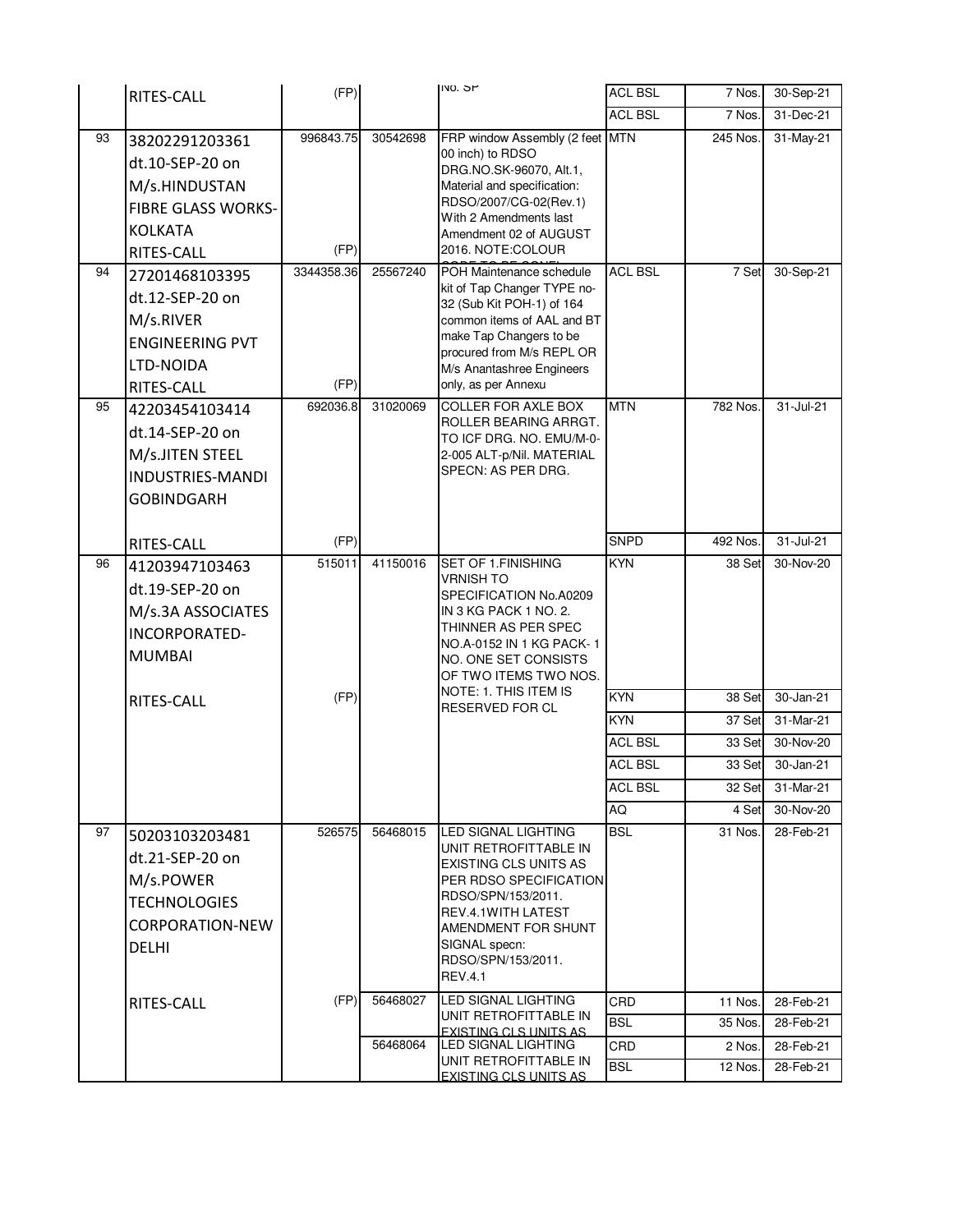| 98 | 50203102203484        | 1361484    | 56468039 | <b>LED SIGNAL LIGHTING</b>                         | <b>BSL</b>     | 42 Nos. | 28-Feb-21 |
|----|-----------------------|------------|----------|----------------------------------------------------|----------------|---------|-----------|
|    | dt.21-SEP-20 on       |            |          | UNIT RETROFITTABLE IN                              |                |         |           |
|    |                       |            |          | <b>EXISTING CLS UNITS AS</b>                       |                |         |           |
|    | M/s.INSTAPOWER        |            |          | PER RDSO SPEIFICATION<br>NO. RDSO/SPN/199/2010     |                |         |           |
|    | LTD-NEW DELHI         |            |          | Rev.1.0 WITH LATEST                                |                |         |           |
|    |                       |            |          | AMENDMENTS FOR RED                                 |                |         |           |
|    |                       |            |          | SIGNAL. specn:                                     |                |         |           |
|    |                       |            |          | RDSO/SPN/199/2010 Rev.1.0                          |                |         |           |
|    |                       |            |          |                                                    |                |         |           |
|    | RITES-CALL            | (FP)       | 56468040 | LED SIGNAL LIGHTING<br>UNIT RETROFITTABLE IN       |                |         |           |
|    |                       |            |          | <b>EXISTING CLS UNI AS PER</b>                     |                |         |           |
|    |                       |            |          | RDSO SPECIFICATION.                                |                |         |           |
|    |                       |            |          | RDSO/SPN/199/2010 Rev.1.0                          |                |         |           |
|    |                       |            |          | WITH LATEST                                        |                |         |           |
|    |                       |            |          | AMENDMENT FOR GREEN<br>SIGNAL ASPECT specn:        |                |         |           |
|    |                       |            |          | RDSO/SPN/199/2010 Rev.1.0                          |                |         |           |
|    |                       |            |          |                                                    | <b>BSL</b>     | 48 Nos. | 28-Feb-21 |
|    |                       |            | 56468052 | LED SIGNAL LIGHTING                                |                |         |           |
|    |                       |            |          | UNIT RETROFITTABLE IN                              |                |         |           |
|    |                       |            |          | EXISTING CLS UNITS AS                              |                |         |           |
|    |                       |            |          | PER RDSO<br>SPECIFICATION.                         |                |         |           |
|    |                       |            |          | RDSO/SPN/199/2010 Rev.1.0                          |                |         |           |
|    |                       |            |          | WITH LATEST                                        |                |         |           |
|    |                       |            |          | AMENDMENTS FOR                                     |                |         |           |
|    |                       |            |          | YELLOW SIGNAL. specn:<br>RDSO/SPN/199/2010 Rev.1.0 |                |         |           |
|    |                       |            |          |                                                    | <b>BSL</b>     | 69 Nos. | 28-Feb-21 |
| 99 | 27203386203510        | 10055515.8 | 29160091 | SET OF KIT FOR                                     | <b>KYN</b>     | 4 Set   | 30-Jun-21 |
|    |                       |            |          | <b>EMERGENCY EXHAUST</b>                           |                |         |           |
|    | dt.23-SEP-20 on       |            |          | VALVE CONTAINING 02                                |                |         |           |
|    | M/s.FAIVELEY          |            |          | SUB KITS, FTIL Part No.                            |                |         |           |
|    | <b>TRANSPORT RAIL</b> |            |          | 790002105(2 sets) &<br>790003115(1 set)TOTAL 11    |                |         |           |
|    | <b>TECHNOLOGIES</b>   |            |          | <b>ITEMS AND 18 NOS.IN SET.</b>                    |                |         |           |
|    | <b>INDIA LIMITED-</b> |            |          | AS PER ANNEXURE                                    |                |         |           |
|    | <b>HOSUR</b>          |            |          | <b>ATTACHED. FIRMS</b>                             |                |         |           |
|    | RITES-CALL            | (FP)       |          | ACCEPTED OFFER: SET O                              | <b>ACL BSL</b> | 59 Set  | 30-Jun-21 |
|    |                       |            |          |                                                    | AQ             | 3 Set   | 30-Jun-21 |
|    |                       |            | 29160157 | SET OF KITS FOR                                    | <b>KYN</b>     | 3 Set   | 30-Jun-21 |
|    |                       |            |          | <b>ISOLATING COCKS</b>                             | <b>ACL BSL</b> | 102 Set | 30-Jun-21 |
|    |                       |            |          | CONTAINING 02 SUB KITS,                            |                |         |           |
|    |                       |            |          | 11 ITEMS & 36 NOS. AS                              | AQ             | 8 Set   | 30-Jun-21 |
|    |                       |            | 29160480 | KIT AUX EQIPMENT / FI-<br>LUB. MANIFOLD AS PER     |                |         |           |
|    |                       |            |          | FTRTIL PART NO.                                    |                |         |           |
|    |                       |            |          | 790006175 ONE SET                                  |                |         |           |
|    |                       |            |          | CONSISTS OF 03 ITEMS 27                            |                |         |           |
|    |                       |            |          | NOS AS FOLLOW :- (1) 'O'<br>RING (FTRTIL PART NO.  |                |         |           |
|    |                       |            |          | 009702000A) QTY. 06 NOS.                           |                |         |           |
|    |                       |            |          | (2) 'O' RING (FTRTIL PART                          |                |         |           |
|    |                       |            |          | N                                                  | <b>ACL BSL</b> | 12 Set  | 30-Jun-21 |
|    |                       |            |          |                                                    |                |         |           |
|    |                       |            | 29160546 | <b>VENTURI CHECK VALVE</b>                         | <b>ACL BSL</b> | 5 Set   | 30-Jun-21 |
|    |                       |            |          | ASSEMBLY AS PER FTIL<br>PART NUMBER 002008500      | AQ             | 20 Set  | 30-Jun-21 |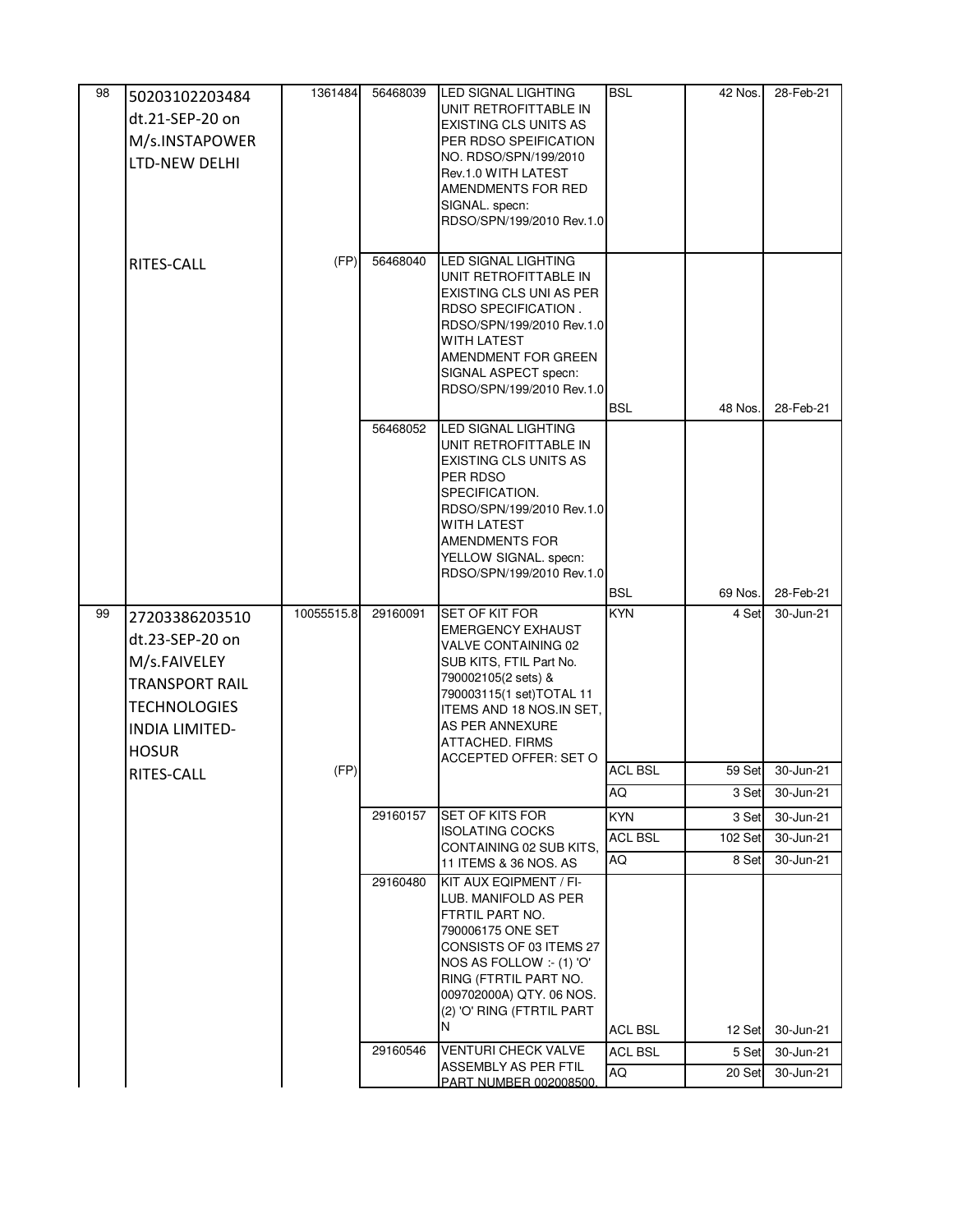| 29160637 | PRESSURE CONTROL                                 |                |         |           |
|----------|--------------------------------------------------|----------------|---------|-----------|
|          | VALVE FOR E70 BRAKE                              |                |         |           |
|          | SYSTEM AS PER FTIL                               |                |         |           |
|          | PT.NO.033001000 as per                           |                |         |           |
|          | Drg.No. FTIL 033001000.                          |                |         |           |
|          | Accepted Firms offer:                            |                |         |           |
|          | PRESSURE CONTROL                                 |                |         |           |
|          | VALVE to FTRTIL Part no                          |                |         |           |
|          | 033001000. HSN Code:                             |                |         |           |
|          | 86072900.                                        | <b>ACL BSL</b> | 3 Nos.  | 10-Apr-21 |
|          |                                                  |                |         |           |
| 29160686 | <b>PANTO EQUIPMENT</b>                           |                |         |           |
|          | MANIFOLD ASSLY FOR E70<br>BRAKE SYSTEM AS PER    |                |         |           |
|          | SWIL PT NO.006114000 as                          |                |         |           |
|          | per Drg.No. SWIL                                 |                |         |           |
|          | PT.NO.006114000. Accepted                        |                |         |           |
|          | Firms Offer: PANTOGRAPH                          |                |         |           |
|          | EQUIP MAINFOLD ASSY to                           |                |         |           |
|          | FTRTIL Part no 006114000.                        |                |         |           |
|          | H                                                |                |         |           |
|          |                                                  |                |         |           |
|          |                                                  | <b>ACL BSL</b> | 3 Nos.  | 30-Jun-21 |
| 29160753 | E-70 BP ISOLATING COCK                           |                |         |           |
|          | WITH SWITCH 1-1/4" FOR                           | <b>KYN</b>     | 1 Nos.  | 30-Jun-21 |
|          | F70 BBAKE SYSTEM AS                              | ACL BSL        | 5 Nos.  | 30-Jun-21 |
| 29160790 | <b>EMERGENCY EXHAUST</b>                         | <b>KYN</b>     | 1 Nos.  | 30-Jun-21 |
|          | VALVE FOR E70 BRAKE<br><b>SYSTEM AS PER SWIL</b> | <b>ACL BSL</b> | 20 Nos. | 30-Jun-21 |
| 29160807 | PRESSURE LIMITING                                | <b>KYN</b>     | 2 Nos.  | 10-Apr-21 |
|          | VALVE ASSEMBLY FOR E70                           | <b>ACL BSL</b> | 15 Nos. | 10-Apr-21 |
|          | BRAKE SYSTEM OF 3-                               |                |         |           |
| 29160868 | <b>EMERGENCY EXHAUST</b>                         |                |         |           |
|          | VALVE 1-1/4" FOR E-70                            |                |         |           |
|          | BRAKE SYSTEM AS PER<br>SWIL PT.NO.003041500.     |                |         |           |
|          | Accepted Firms Offer:                            |                |         |           |
|          | <b>EMERGENCY EXHAUST</b>                         |                |         |           |
|          | <b>VALVE TO FTRTIL PART</b>                      |                |         |           |
|          | No. 003041500. HSN Code:                         |                |         |           |
|          | 86072900.                                        | KYN            | 3 Nos.  | 10-Apr-21 |
| 29160881 | DRIVERS DIRECT BRAKE                             | KYN            | 3 Nos.  | 30-Jun-21 |
|          | VALVE FD1 FOR E70                                |                |         |           |
|          | RRAKE SYSTEM AS PER                              | <b>ACL BSL</b> | 19 Nos. | 30-Jun-21 |
| 29160893 | DOUBLE CHECK VALVE                               |                |         |           |
|          | 3/4" FOR E70 BRAKE                               |                |         |           |
|          | SYSTEM AS PER SWIL PT.                           |                |         |           |
|          | NO. 002007500. Accepted                          |                |         |           |
|          | Firms Offer: DOUBLE                              |                |         |           |
|          | CHECK VALVE ASSY TO                              |                |         |           |
|          | FTRTIL PART No.                                  |                |         |           |
|          | 002007500. HSN Code:                             |                |         |           |
|          | 86072900.                                        | ACL BSL        | 45 Nos. | 30-Jun-21 |
| 29160923 | SET OF AIR LINE SIEVE                            |                |         |           |
|          | 3/8" and CHECK VALVE                             |                |         |           |
|          |                                                  |                |         |           |
|          | WITH STRAINER 1/2" FOR                           |                |         |           |
|          | E70 BRAKE SYSTEM AS                              |                |         |           |
|          | PER I) SWIL                                      |                |         |           |
|          | PT.NO.029009000 QTY-02                           |                |         |           |
|          | NOS. II) SWIL                                    |                |         |           |
|          | PT.NO.0090002000-QTY-01                          |                |         |           |
|          | NO. ONE SET CONSIST OF<br>2 ITEM- 03 NOS. A      | ACL BSL        | 22 Set  | 30-Jun-21 |